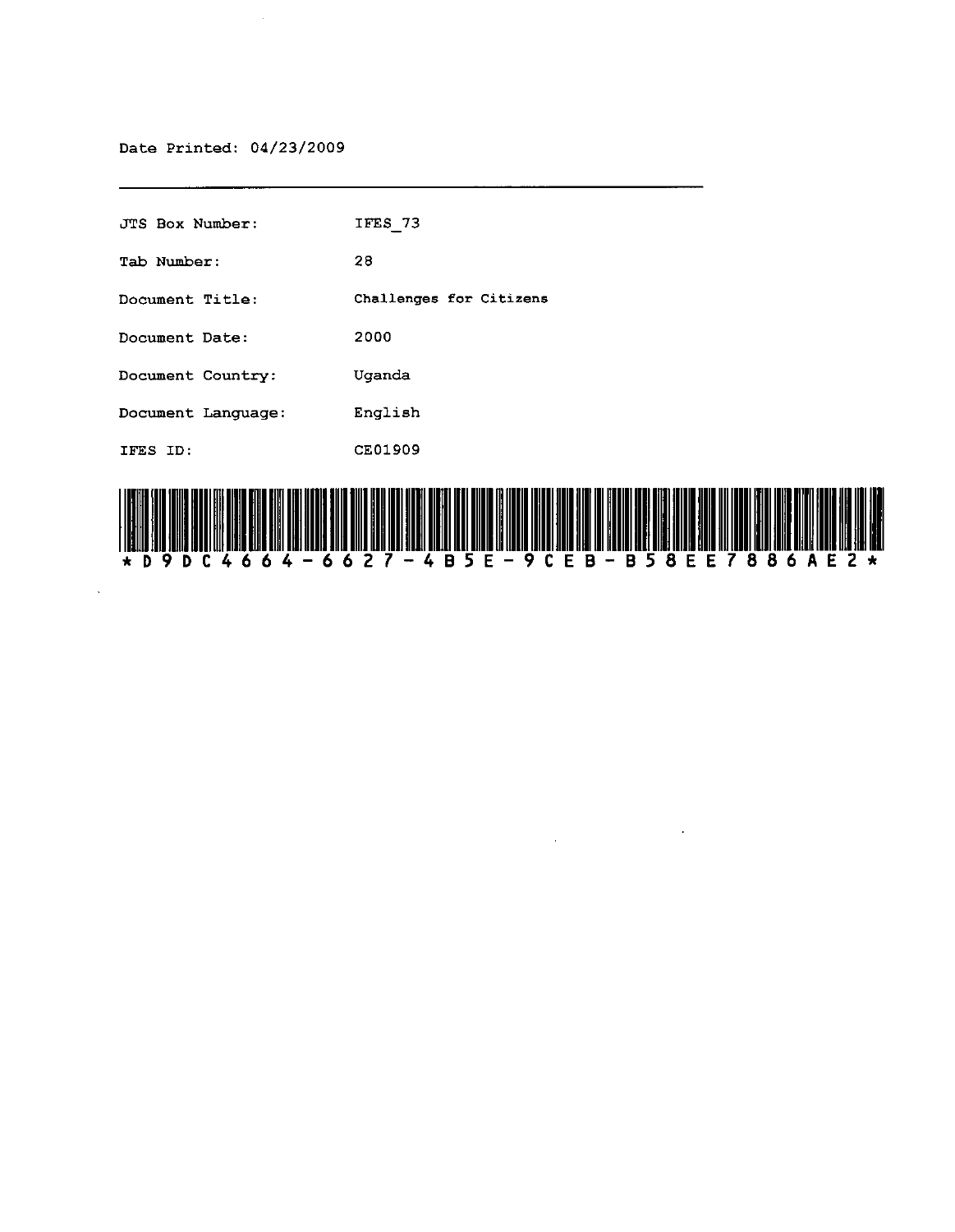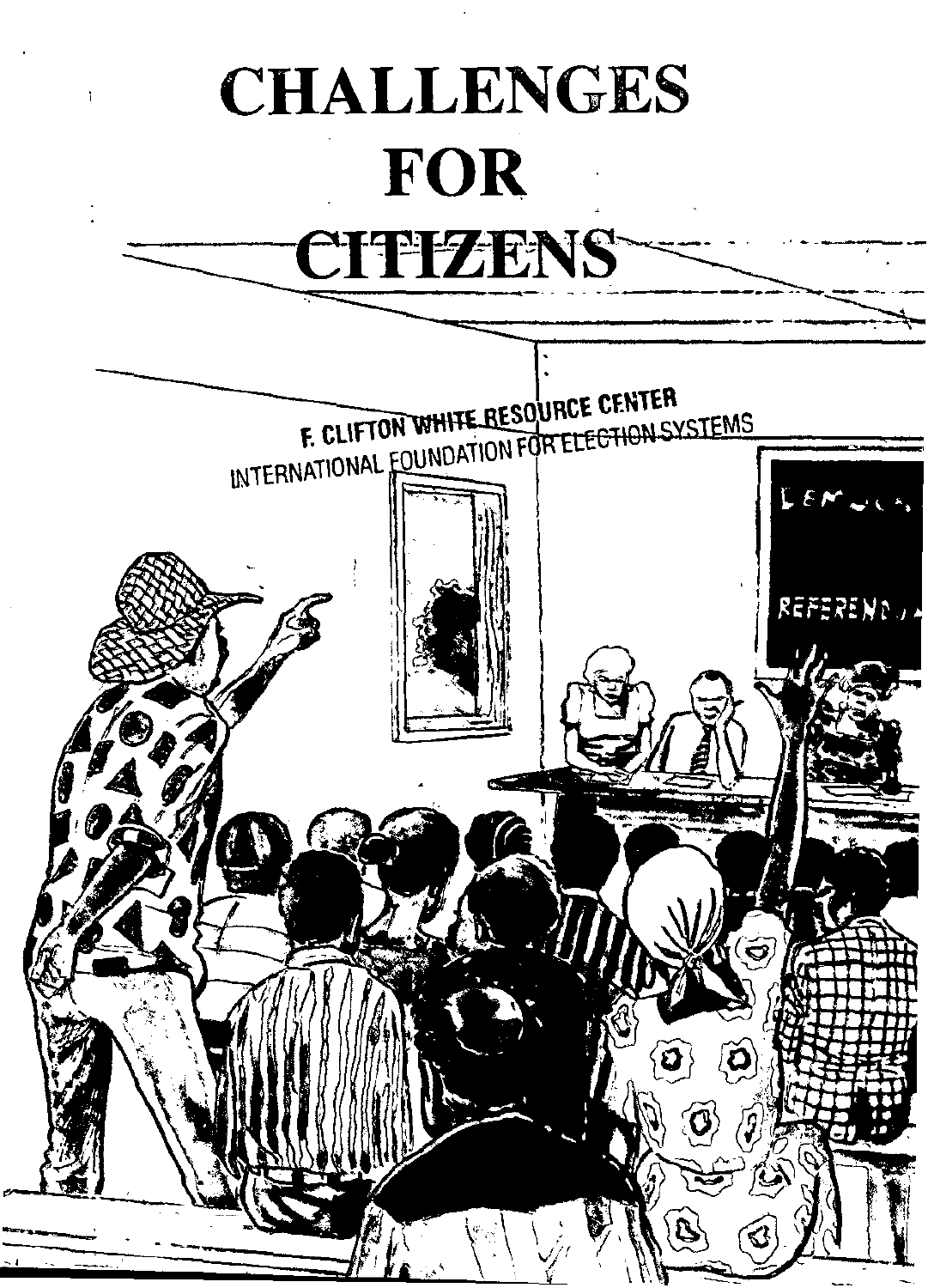# CHALLENGES FOR **CITIZENS**

### BEFORE AND AFTER THE **REFERENDUM**

JANUARY 2000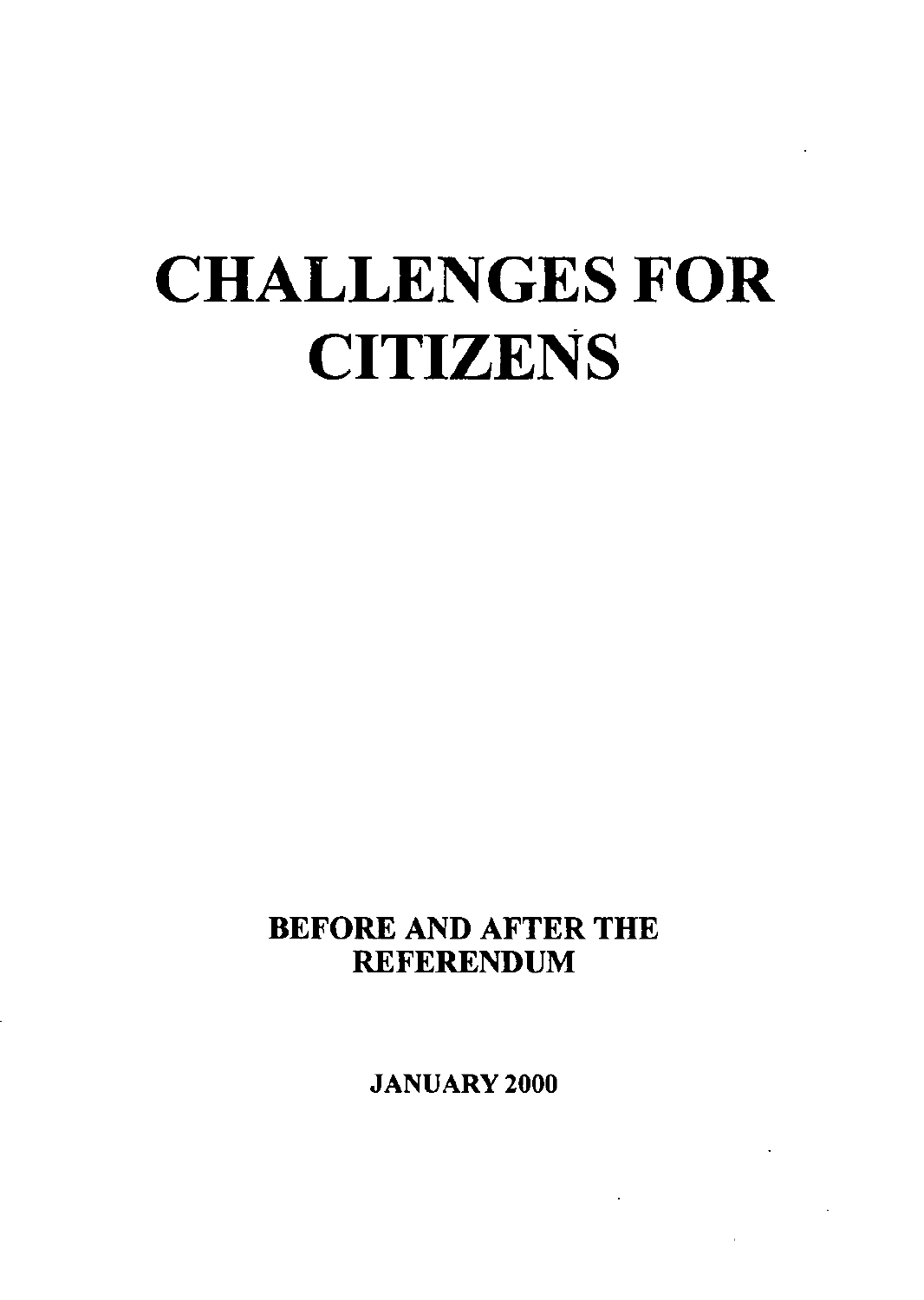## CHALLENGES FOR **CITIZENS**

BEFORE AND AFTER THE REFERENDUM

Developed and published by the NGO Materials Development Committe for the Referendum 2000 (UWONET, ACFODE, UJCC, NOCEM) in collaboration with the Uganda Electoral Commission.

January 2000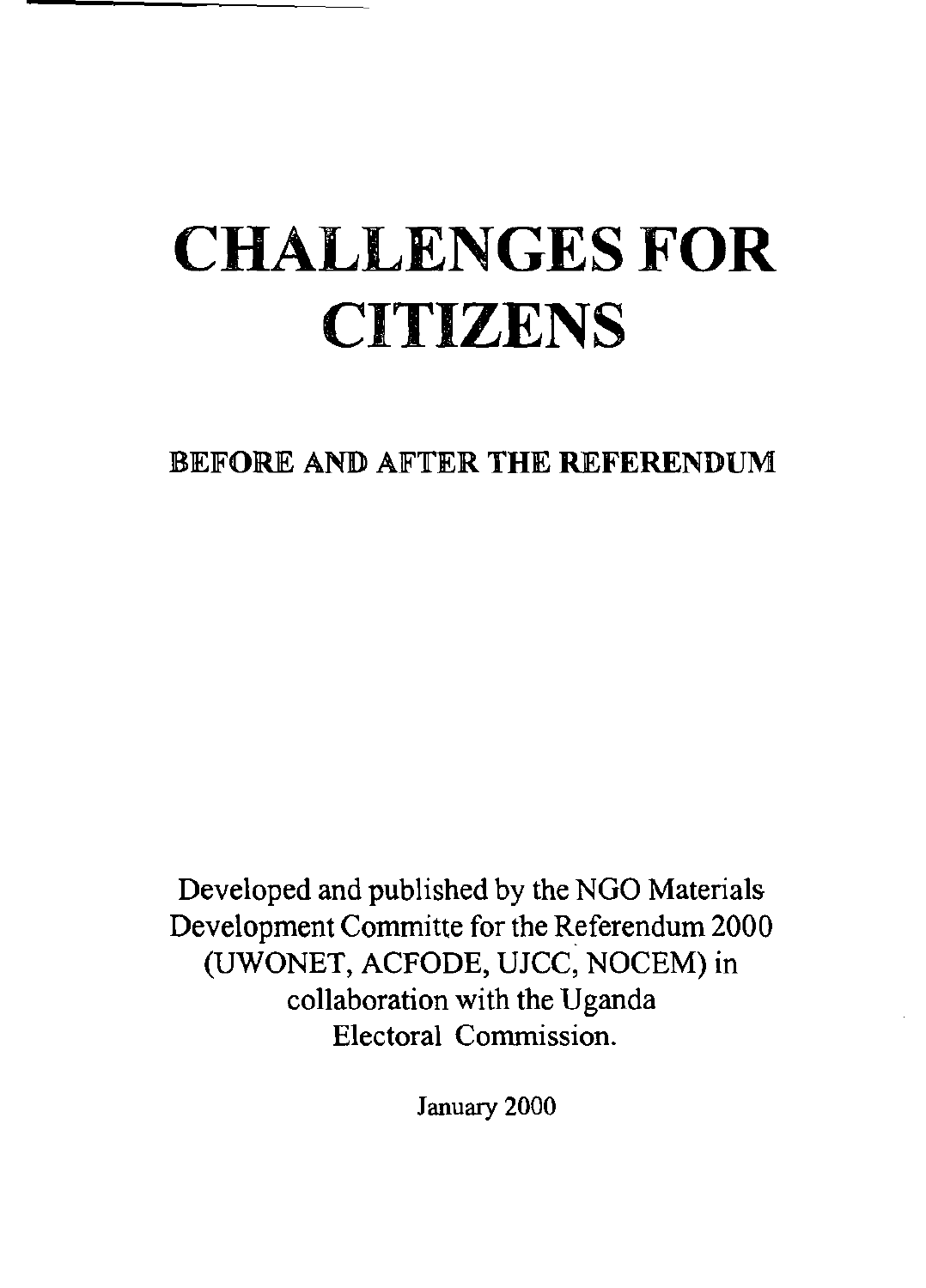### **INTRODUCTION**

Between 3<sup>rd</sup> June and 2<sup>nd</sup> July 2000, a referendum will be held to allow Ugandans to choose between the present no party "Movement: system, a multi-party system, or any other democratic and representative system." If the people of Uganda are to make a meaningful and informed choice in this referendum, then it is essential that they are provided with civic education in advance of the referendum vote. It is also essential that a comprehensive monitoring operation is undertaken to assess whether the process is conducted in line with the Referendum Act.

The Electoral Commission (EC) is responsible for coordinating and monitoring civic education prior to the referendum: A number of Non Govemmental Organisations (NGOs) have been accredited by the Electoral Commission to carry out civic education and monitoring of the referendum and it is working closely with them.

This booklet is a result of combined effort by the Civic Education and Training department of the Electoral Commission and the NGOs accredited to conduct civic education for the 2000 Referendum. The Commission appreciates the input of members of the NGOs material development committee which include Uganda Women's Network (UWONET), Action for Development (ACFODE), Uganda Joint Christian Council (UJCC) and the National Organisation for Civic Education and Election Monitoring (NOCEM)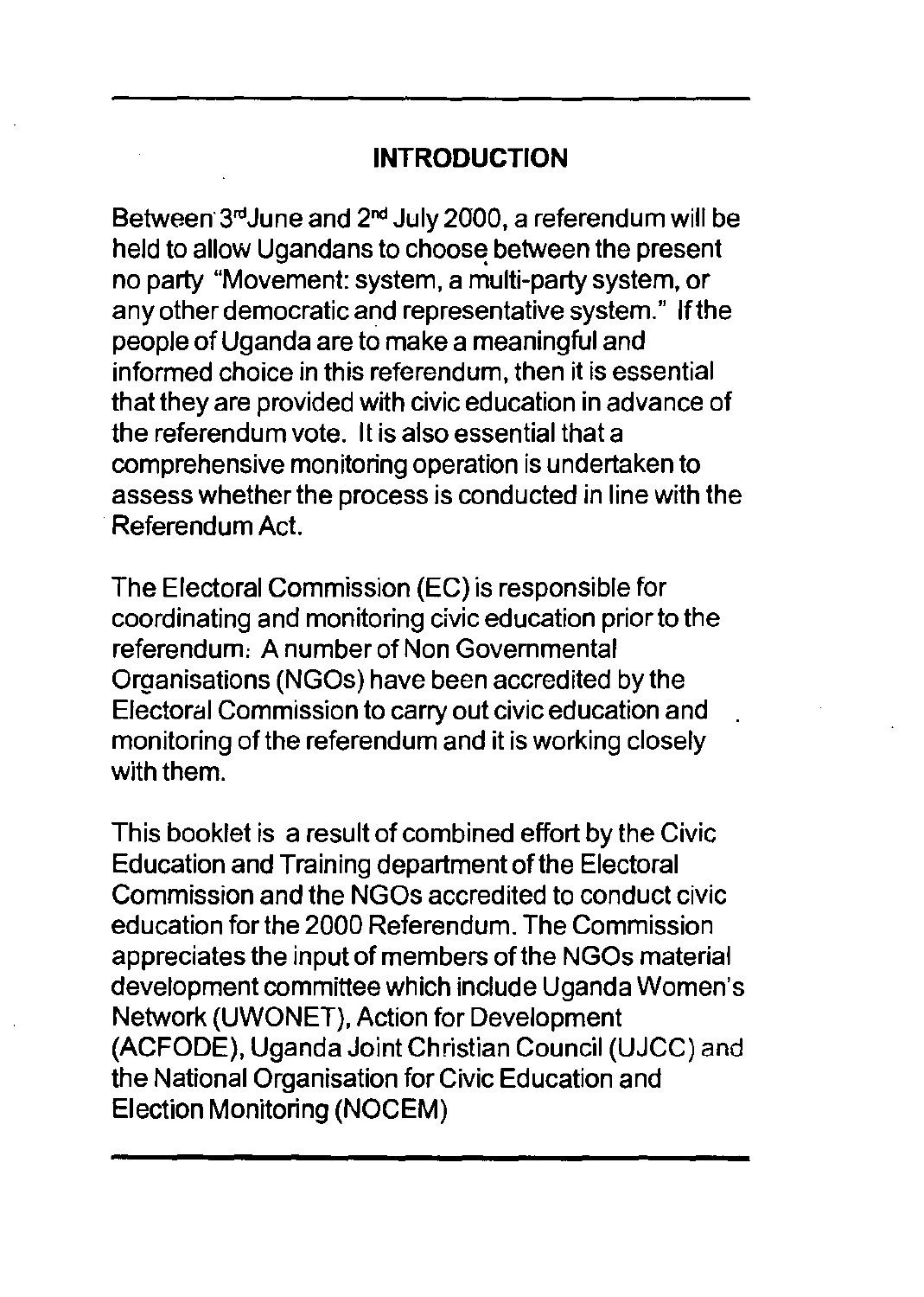## CHALLENGES FOR **CITIZENS**

### INTRODUCTION

The 2000 referendum is an important milestone in Uganda's history. It is not just of interest to those in power, but provides an opportunity (amongst many others) for citizens of Uganda to participate in a very special democratic process.

However, the referendum will not create a perfect society overnight! Whatever the result, citizens need to continue to play an active role in building democracy in Uganda. Democracy is a living thing, and citizens build it day by day by making the most of the channels of participation that are open to them.

### DEMOCRACY

### The meaning of democracy

The word "democracy" comes from the Greek words "demos" meaning "the people" and "kratos" meaning "rule" or "power". The root meaning of democracy is therefore very close to popular slogans such as ''the . people shall govem" or "power to the people".

### Modem democracy

It is not straightforward to define exactly what democracy

Challenges for citizens

$$
\overline{\mathbf{1}}
$$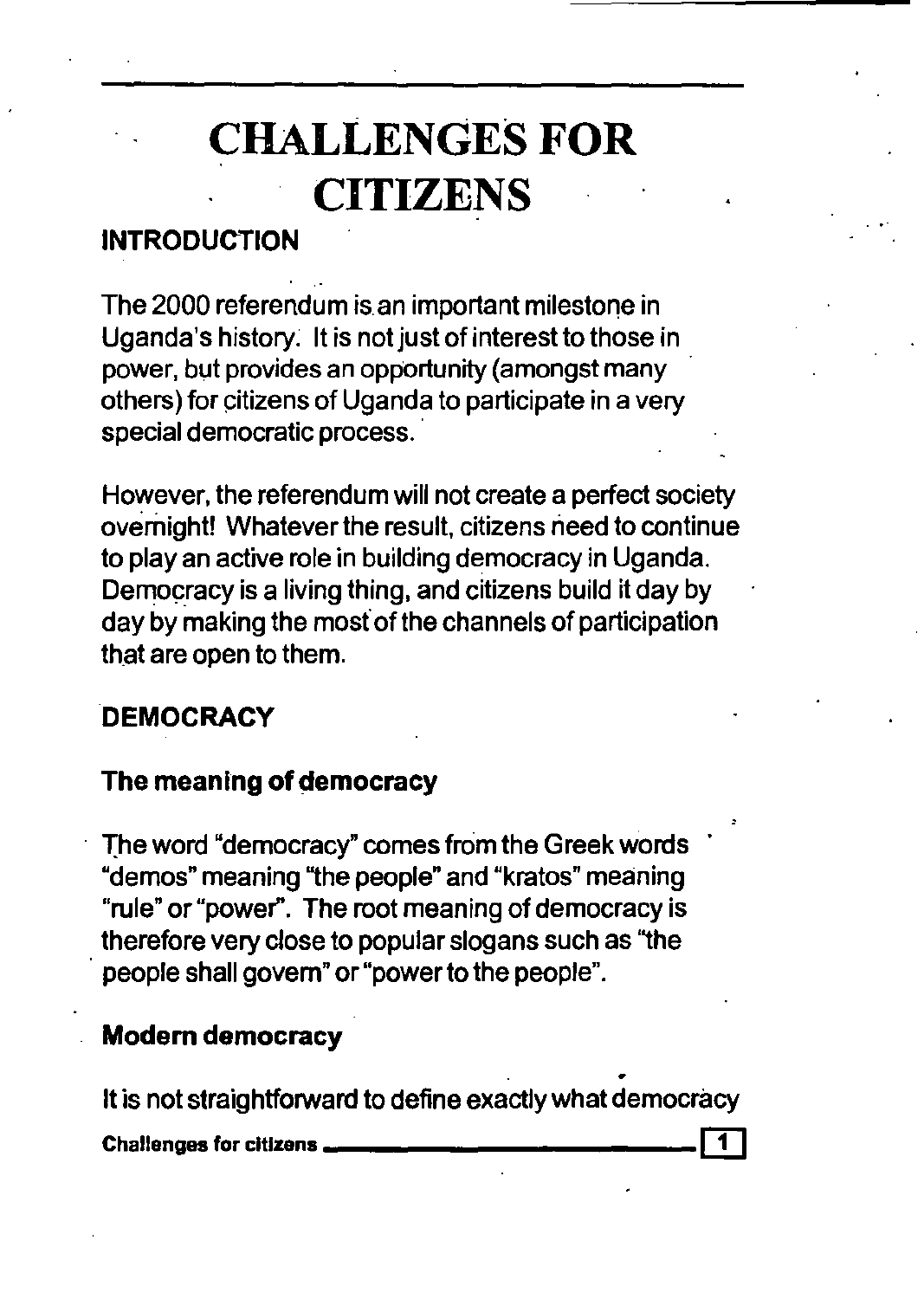means in the modern world. As a form of government, democracy has developed over many centuries in many different contexts. In fact, there are many different types of democracies, influenced by different political, social and economic circumstances, as well as by historical, traditional and cultural factors. Most definitions of democracy focus on key values, procedures and institutions - but these invariably express themselves differently in different contexts.

### Quesiions io disiinguish beiween democrsiic and undemocrsiic systems

Some basic questions can help to determine whather a system of government is democratic or not. These inciude:

- $\circ$  1- Fiow did the rulars corne to power?
- $\heartsuit$  . To what swent are they accountable for their actions?
- $\heartsuit$  When decisions are made, to what extent do rulers seek the opinions and the consent of the peopla?
- $\circ$  Are the basic human rights of every citizen respected and protected?

### Democracy at different levels

In a truly democratic society, democratic values and procedures are not only manifested in the highest levels

Challenges for citizens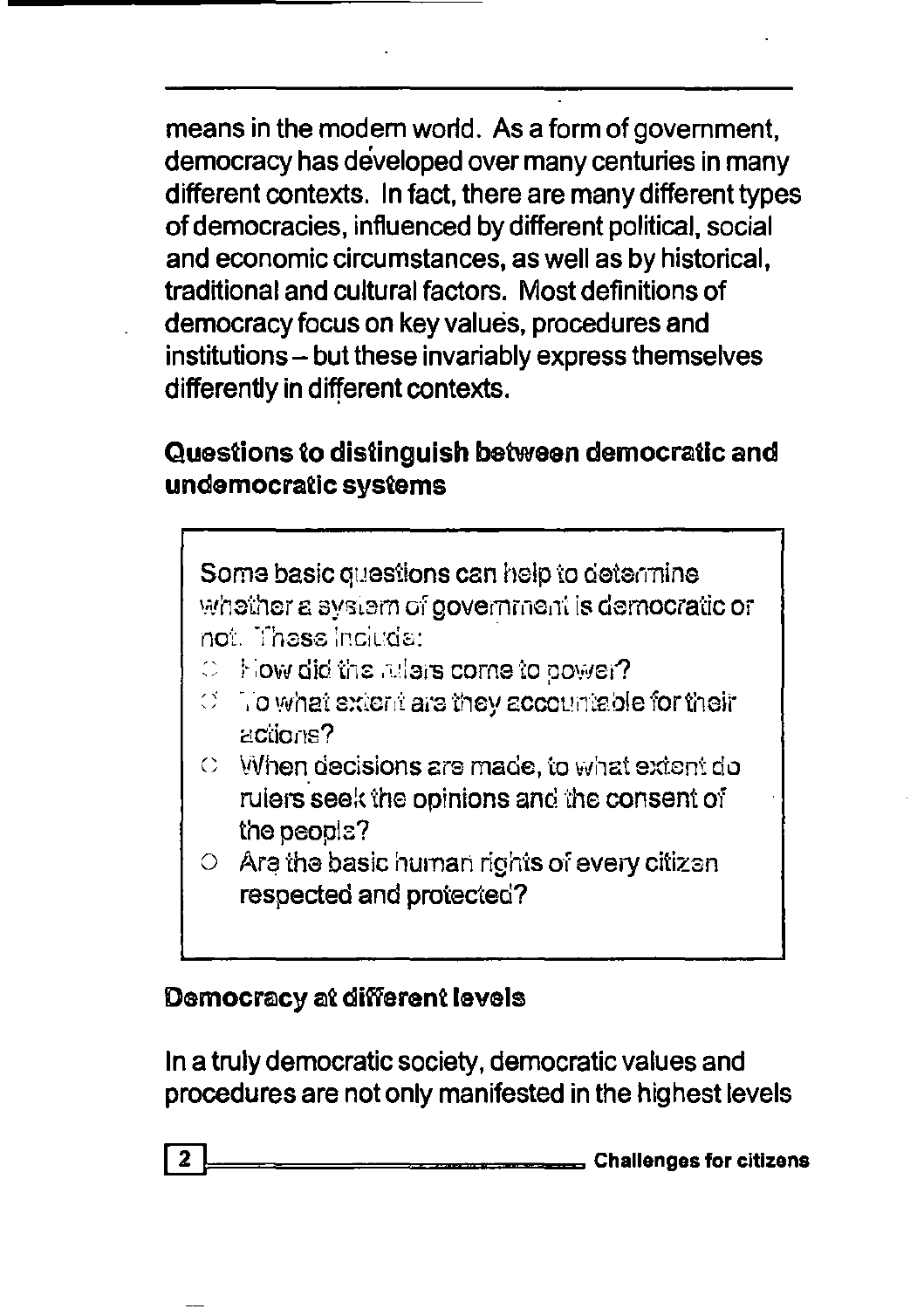of government. In fact, government is structured into several different levels, going right down to the local level, so that it can come as close as possible to the people. Other institutions (both private and public) are also encouraged to organise themselves according to democratic principles.

### **Direct democracy**

When a decision has to be made by a small number of people (for example in a village council), then it is possible to bring everyone together so that all views can be heard. When the time comes to vote, each and every person is able to do so. This is called direct democracy, because all the people affected by a decision are directly involved in making it.

### **Representative democracy**

Clearly, when bigger numbers of people are involved it becomes more difficult to make decisions by a process of direct democracy. In such instances, representatives are elected to take decisions on behalf of a larger group of people. For example, organisations elect a committee. At national level, it is impossible to bring all citizens together to make decisions for the whole country. Members of parliament are elected.to develop policies and laws on behalf of all citizens. Forthis system to function well, it is important for elected representatives to consult their consituencies (the people who elected them) and remain accountable to them.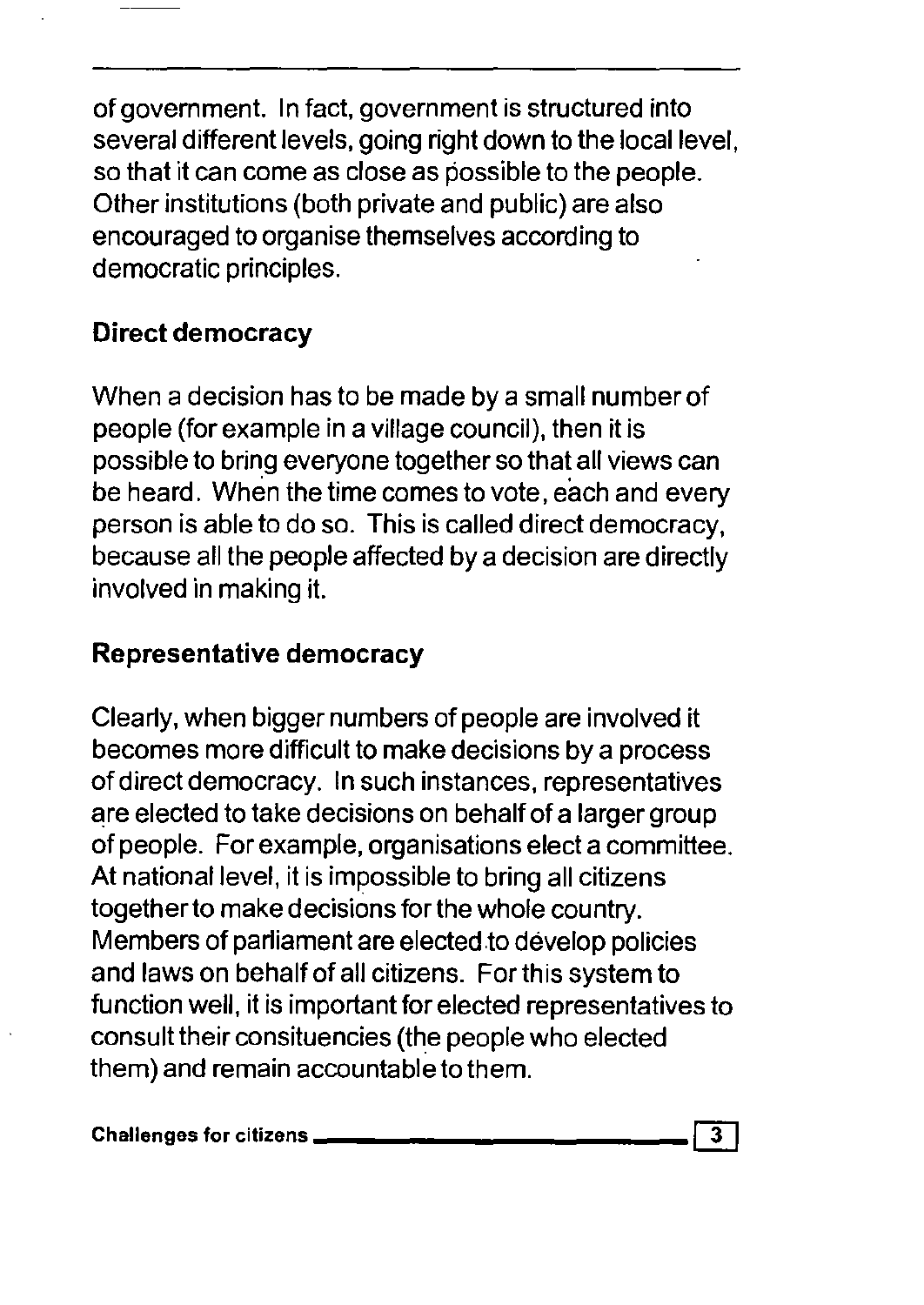### Listening to the voice of the people

In a representative democracy, leaders can stay in touch with the will of the people in many different ways. For example, they can do this by:

- o Meeting with some of the people who elected them, and hearing from them directly
- o Setting up a reporting "ladder" whereby people's views are communicated from grassroots level upwards, through a series of structures going right up to national level
- o Taking note of special requests and petitions that are submitted to them by various groups of people

In all the examples above, a "sample" of views is heard. In addition to these consultative processes, every democratic government needs to create regular opportunities for the whole nation to vote. This can happen in two ways:

- o An election
- o A referendum

### The Constitution

A Constitution is the supreme law of a country that provides the basic framework within which government and citizens operate, and other laws are made. The Constitution of the Republic of Uganda was promulgated on September 8th1995, after it had been thoroughly debated by an elected Constituent Assembly m Challenges for citizens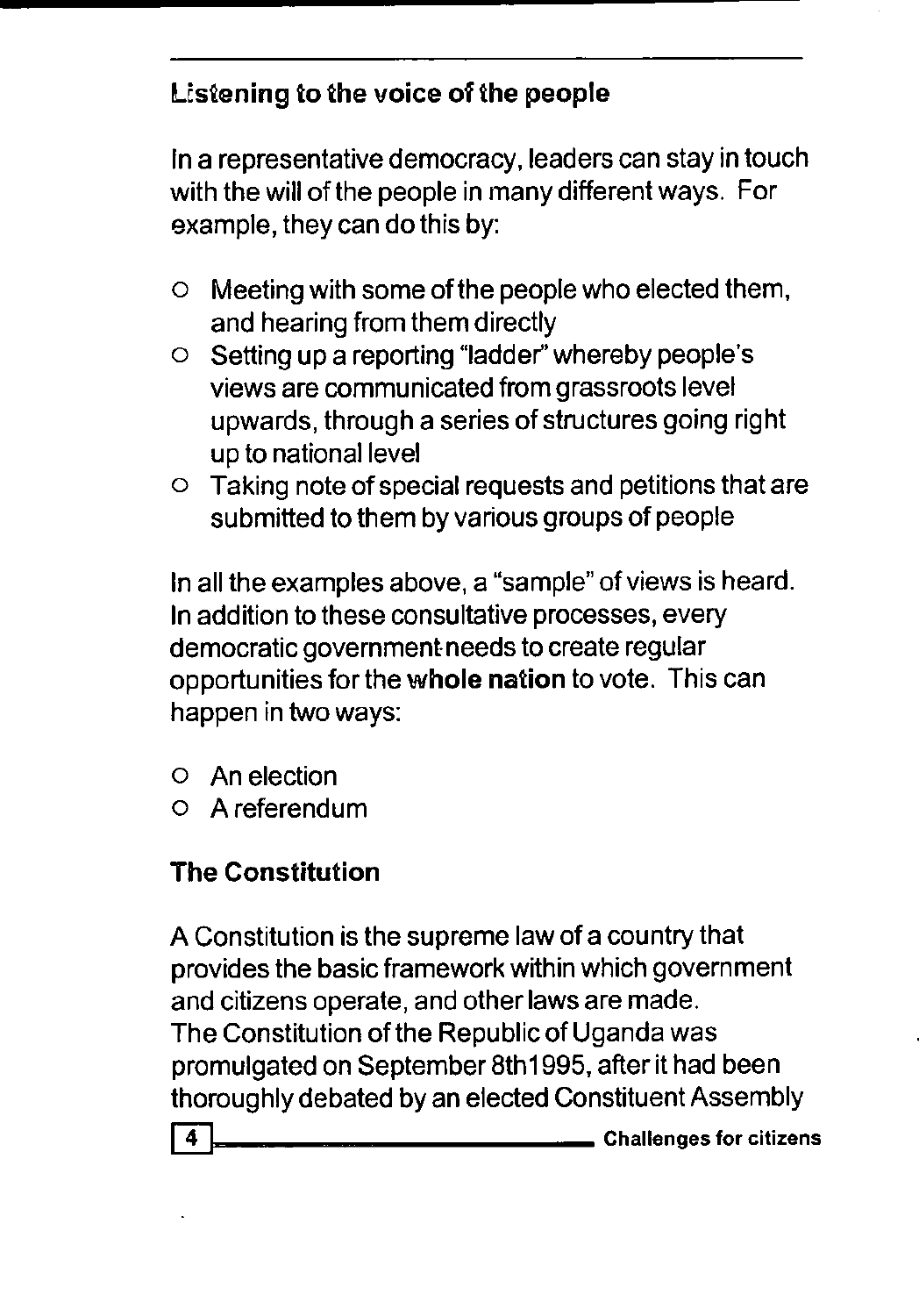that represented all Ugandans. The Constitution belongs to the people, and is the cornerstone on which democracy in Uganda is built.

### **Contents of the Constitution**

The Constitution is divided into 19 chapters, as follows: .

- 1. The Constitution (status and role)
- 2. The Republic
- 3. Citizenship
- 4. Protection and Promotion of Fundamental and other Human Rights and Freedoms
- 5. Representation of the People
- 6. The Legislature
- 7. The Executive
- 8. The Judiciary
- 9. Finance
- 10. The Public Service
- 11. Local Government
- 12. Defence and National Security
- 13. Inspectorate of Government
- 14. Leadership Code of Conduct
- 15. Land and Environment
- 16. Institution of Traditional or Cultural Leaders
- 17. General and Miscellaneous
- 18. Amendment of the Constitution
- 19. Transitional Provisions

These chapters are preceded by a short Preamble (introduction) and a detailed statement of National Objectives. The Preamble and Objectives define the spirit of the Constitution and reveal a strong commitment

Challenges for citizens  $\equiv$ 

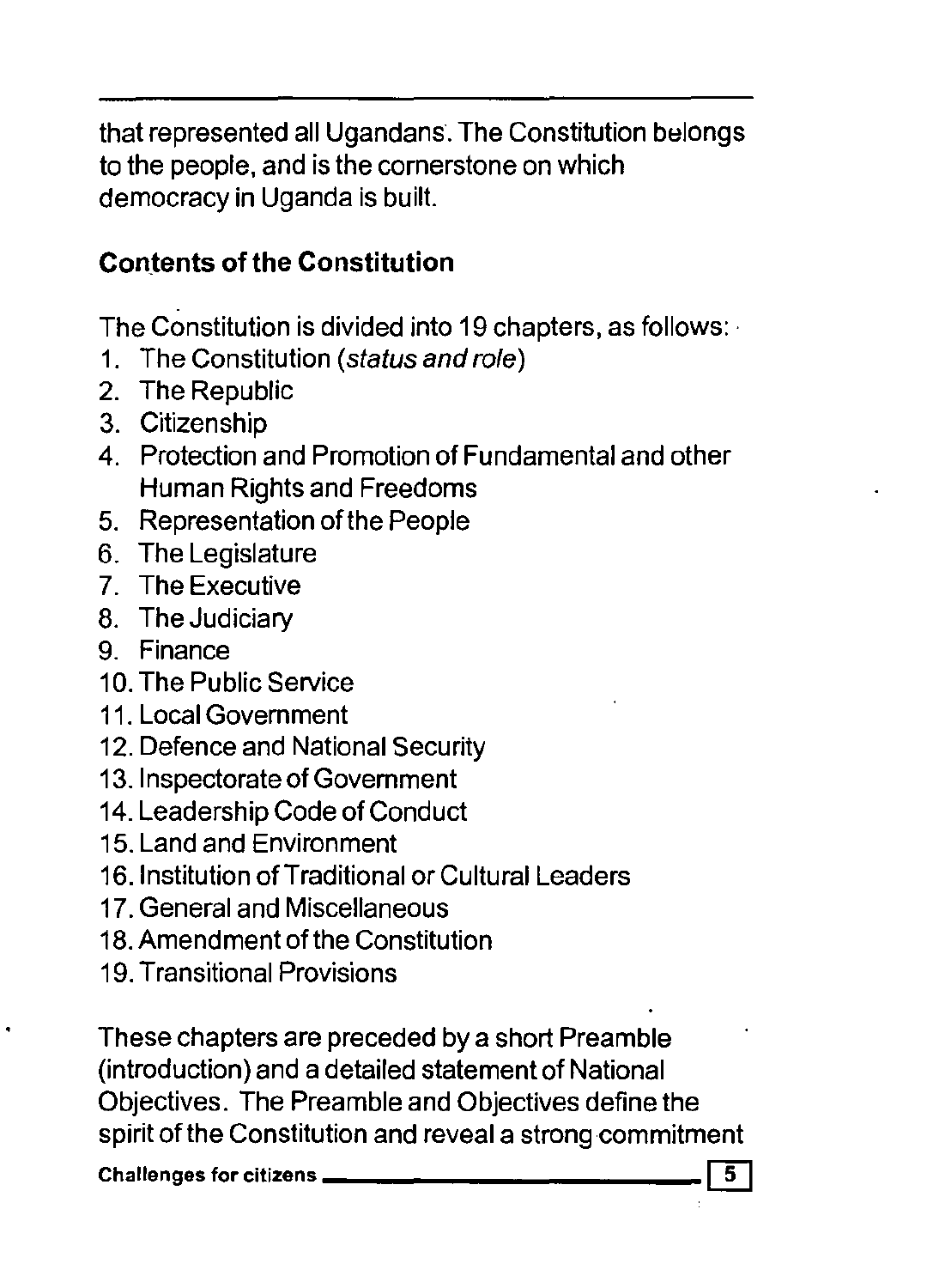to ensuring unity, peace, equality, democracy, freedom, social justice and progress in Uganda.

The first Nationsl "Objective in the Constitution reads as follows:

"The State shall be based on democratic principles which empower and encourage active pariicipation of all citizens at all levels in their own governance."

### The Referendum and the Constitution

It is important for citizens to appreciate the constitutional background to the referendum. The first National Objective highlighted above underlines the commitment to building democracy in Uganda. The referendum on political systems needs to be understood in this context. This handbook focuses on two chapters of the Constitution, namely:

- $\circ$  Chapter 4: Protection and Promotion of Fundamental and other Human Rights and Freedoms. This chapter provides a blue-print for the kind of society Uganda wishes to provide for all its citizens. It guarantees certain freedoms that are particularly important at the time of a referendum or an election.
- $\circ$  Chapter 5: Representation of the People. This chapter explains exactly why a referendum on political systems will take place in Uganda in the year 2000, and under what circumstances other such referenda might happen again in the future.<br> **6** Challenges for citizens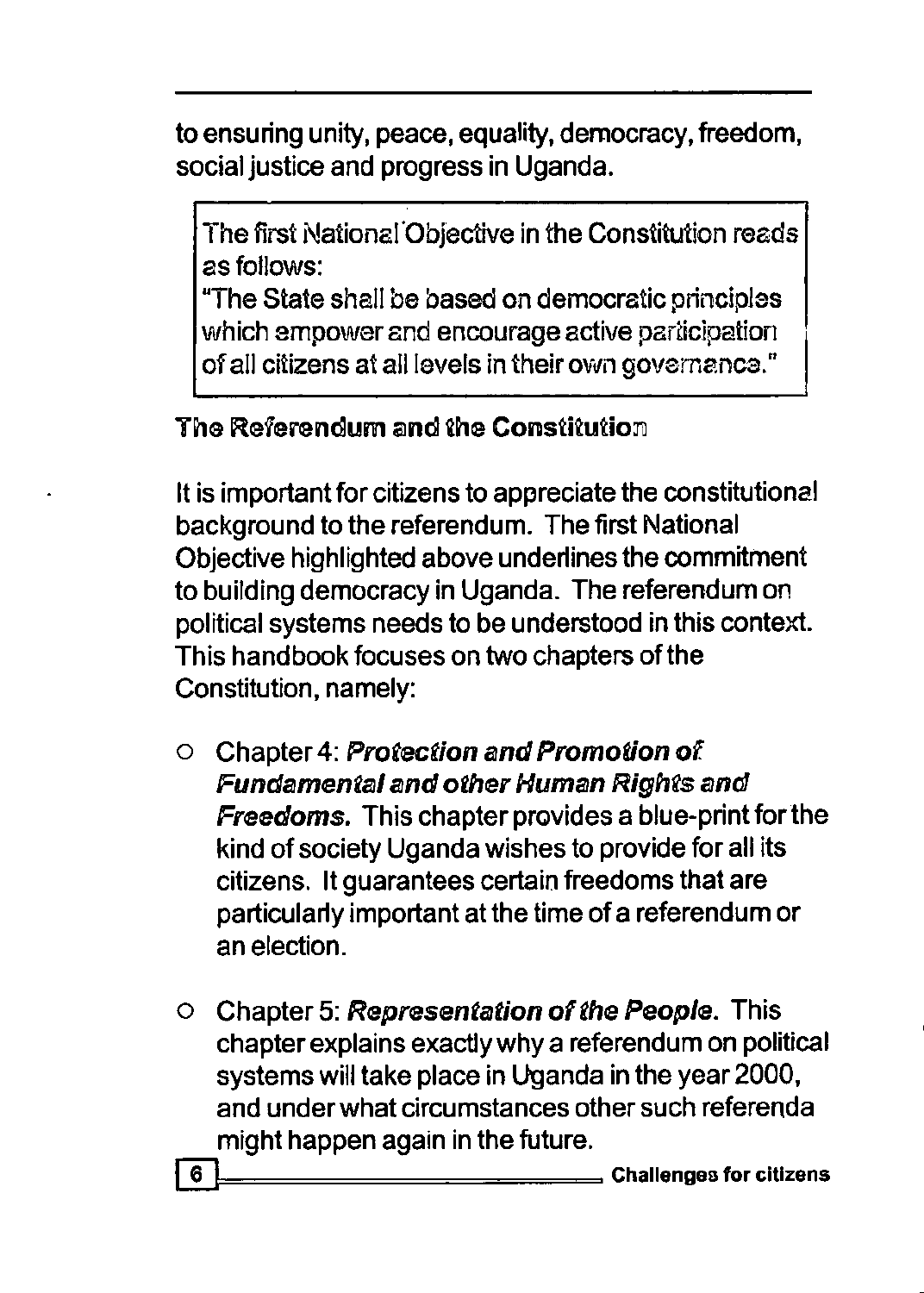### **Human rights**

The Constitution states that "fundamental rights and freedoms of the individual are inherent and not granted by the State". In other words, all human beings have certain basic rights simply because they are human. It is not within the powers of any government to "grant" people these rights. All human beings everywhere have certain rights, and they cannot be given ortaken away. A democratic state recognises its duty to promote and protect these rights.

### **Human rights law**

ï

When a democratic country commits itself in its Constitution and other laws to the protection of human rights, then citizens of that country have the right to demand those rights from the State and from society as a whole. Organisations such as the United Nations (UN) and the Organisation for African Unity (OAU) have also put in place a number of important human rights documents that provide further weight to the human rights laws of any country. The Universal Declaration of Human Rights (created in 1948) is the best known of these intemational documents.

### **Equality and freedom from discrimination**

Human rights documents are based on the principle that all human beings are born equal. Even though there may be many obvious and less obvious differences between

Challenges for citizens  $\_\_$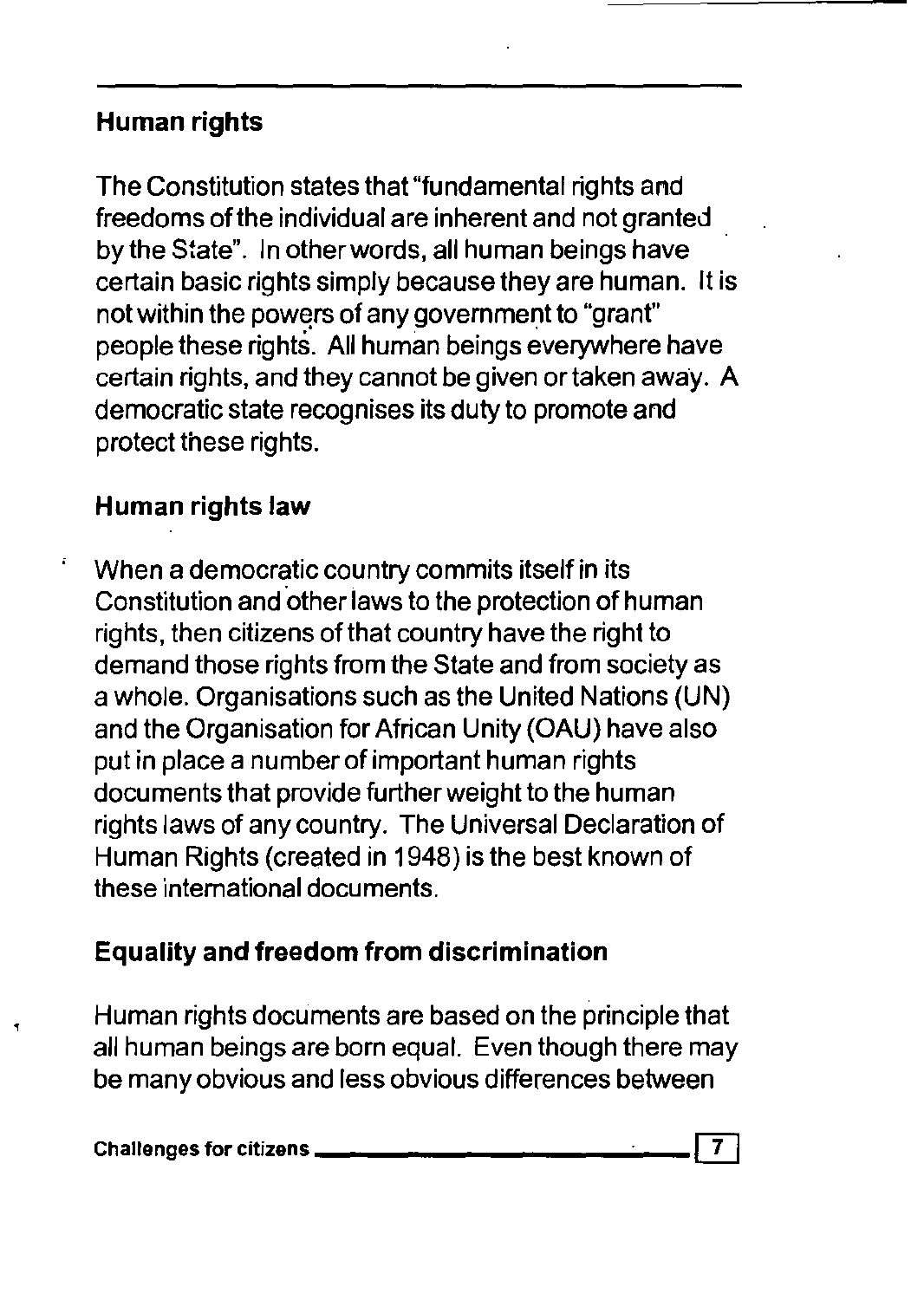people, each person has the same dignity as a human being.At the beginning of Chapter 4 of Uganda's Constitution, it is stated that all persons are  $\epsilon$  jual before the law and in all spheres of political, econ' ,nic, social and cultural life.

The Constitution says that no person shall be discriminated against (or given different treatment in any situation) on the ground of sex, race, colour, ethnic origin, tribe, birth, creed or religion, social or economic standing, political opinion or disability.

This clause of the Constitution provides an important basis for the fair and equal treatment of all citizens and sides during the run-up to the referendum in 2000.

### Fundamental freedoms

The Constitution states that every person has the right to certain fundamental freedoms. Respect for these freedoms is one ofthe basic characteristics of a democratic society. They are known as fundamental freedoms because they are not a luxury or an optional extra, but are recognised as the basic right of each and every Ugandan citizen.

### • Freedom of speech and expression

Everyone has the right to express themselves freely and openly. This right includes free speech, as well

8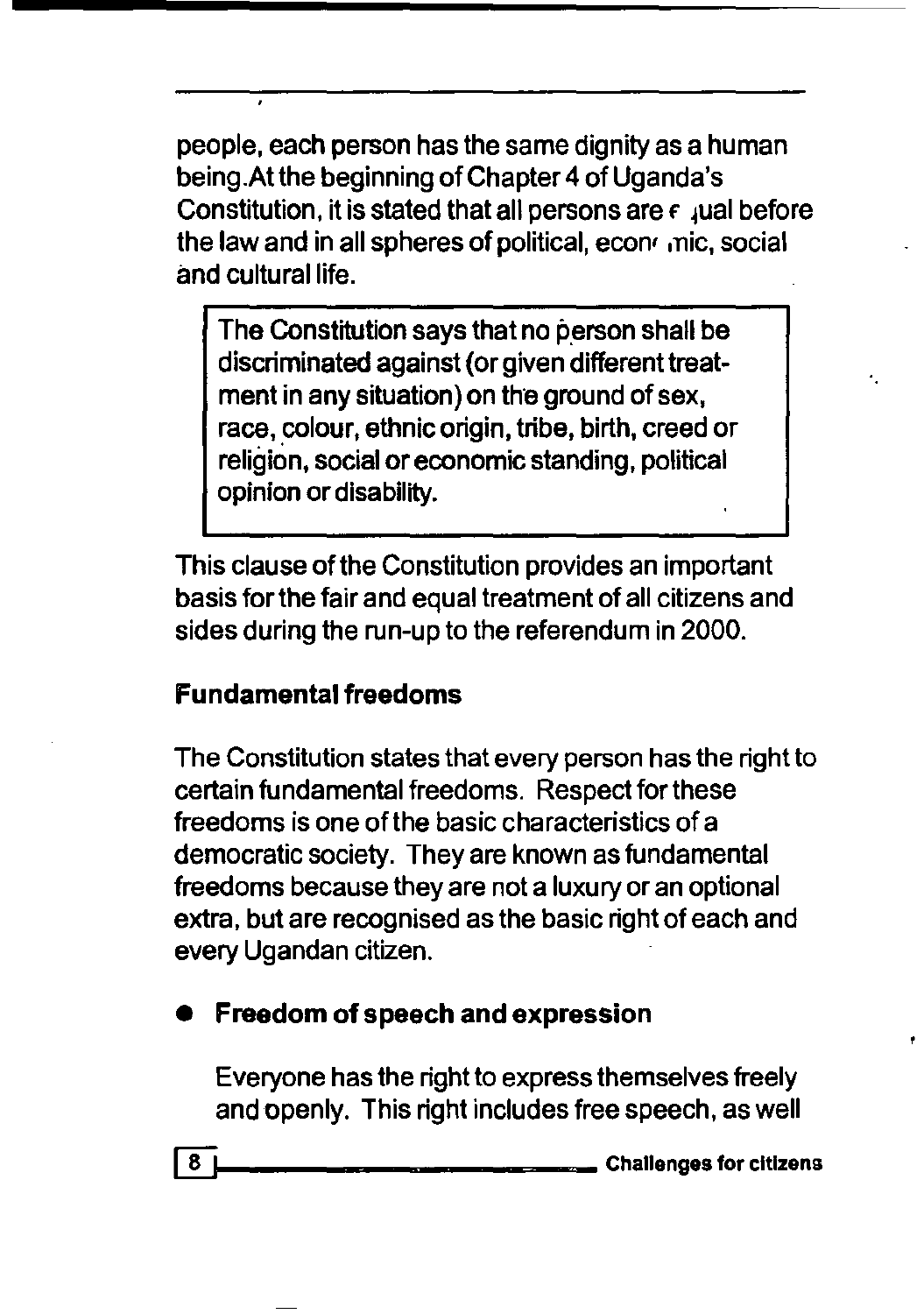as free expression in writing, in the form of art, or through any other media. Freedom of the press is also covered.

### • Freedom ofthought, conscience and belief

Everyone is free to hold their own opinions, without any interference or coercion. The exercise of this right is also linked to a citizen's right to seek, receive and share information. With free access to facts and ideas, people are free to choose their own position on any issue and formulate their own opinions.

### • Freedom to practise any religion

Everyone is free to adopt the religion of his or her choice, or not to adopt any religion at all. This freedom includes the right to conduct religious practices and acts of worship either individually or in community. Parents are free to ensure the religious education of their children, but no religion can be imposed on anyone. Once they have reached adulthood, children are free to choose their own religion.

### • Freedom to assemble and demonstrate peacefully

People are free to gather together to express their support for a person or an issue, or to express their disapproval of something. In order to exercise this

#### Challenges for citizens **\_\_\_\_\_\_\_\_\_\_\_\_ [!]**

4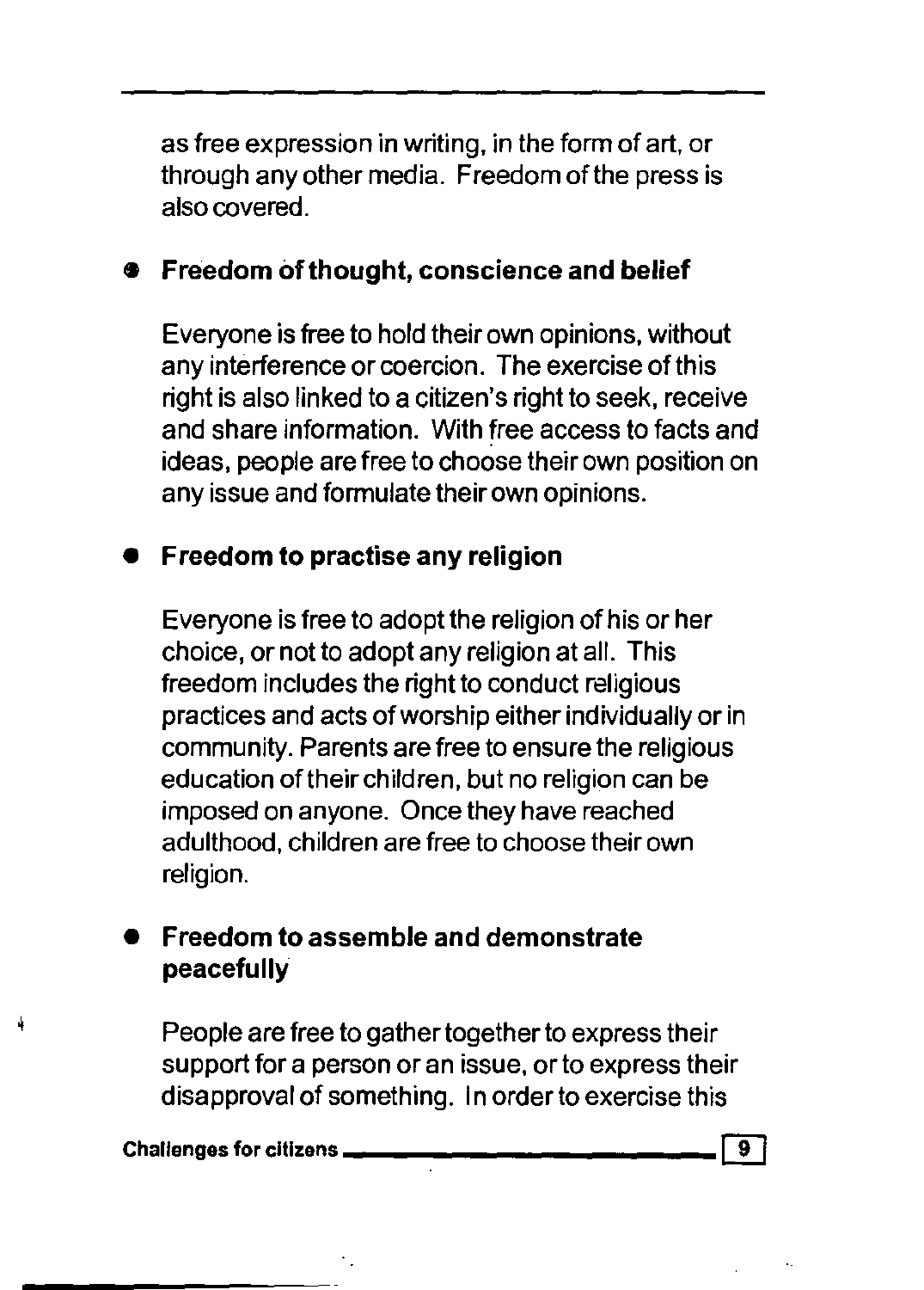right, participants in gatherings and demonstrations must ensure that they are peaceful. The law of a country may lay down certain conditions under which such demonstrations may take place (for example, the need to inform the police in advance about a march or demonstration), but these laws may not limit the right to asemble and demonstrate.

### ® **Freedom to** petition

People are free to prepare a formal petition (usually to government or others in positions of authority) to request that a particular action be taken. In preparing a petition, people are free to seek support for their position and gather signatures if necessary. However, they may not attempt to coerce anyone to join their cause.

The right to petition is relevant to the referendum, as citizens may (with sufficient support) object to the result (on grounds of serious irregularities), and may also petition government to conduct other referenda in the future.

### IE) **Freedom** of association

People are free to associate with whomsoever they wish. This freedom includes the right to form or join associations or unions, including trade unions, political, cultural, civic and other organisations.

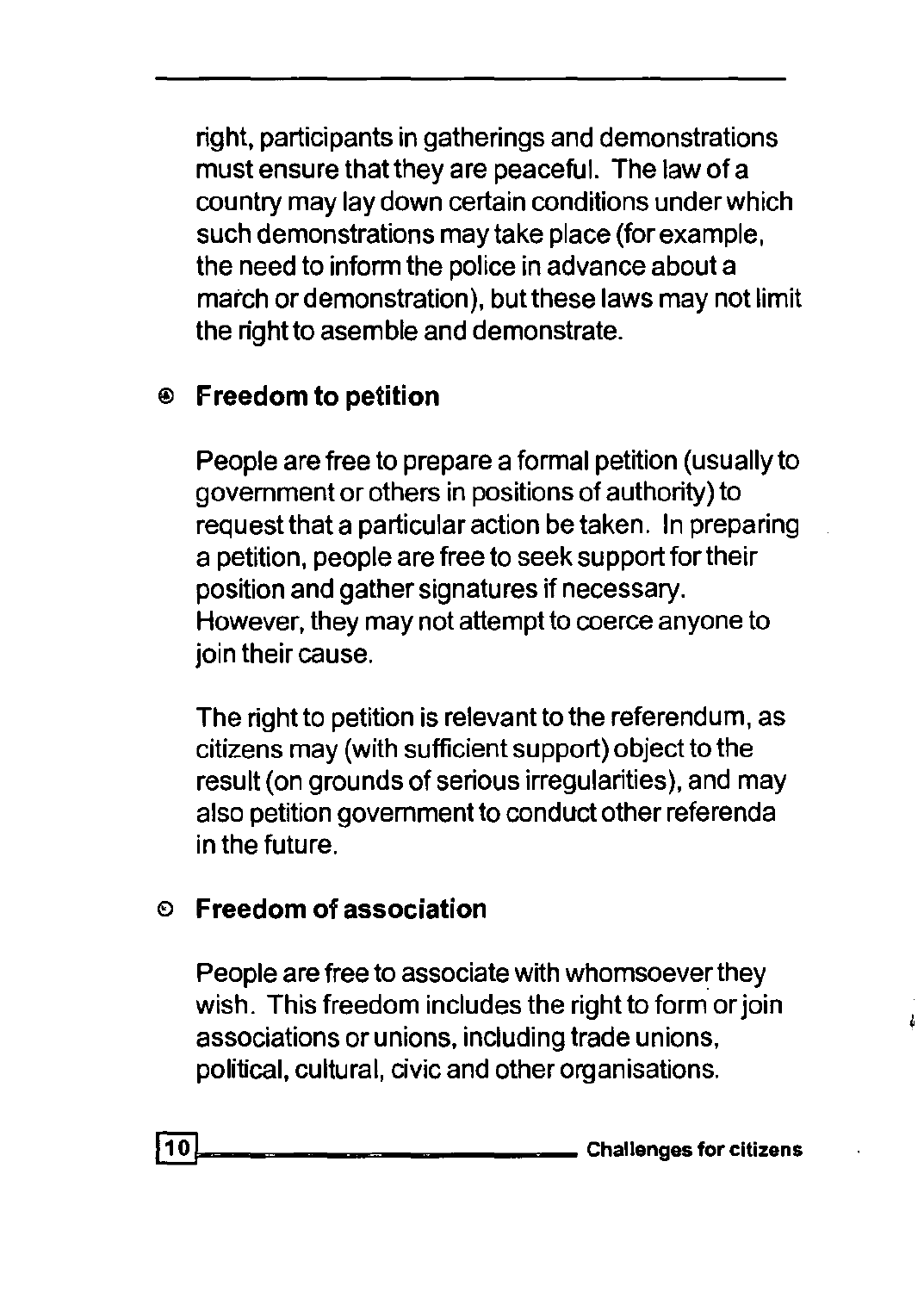### **• Freedom of movement**

All people have the right to move freely within the borders of their country, and to reside where they wish. They also have the right to leave their country and return to it, and the right to be issued with a passport that enables them to do so.

### **Limitations of rights**

•

Rights need to be exercised responsibly and with due respect for the rights of others. Although it may seem contradictory, certain rights can be limited under particular circumstances. However, restrictions to the exercise of any right need to be laid down by law (they cannot be at the whim of any official or citizen), and have to be recognised as necessary in a democratic society.

All the rights described above have to be exercised in a way that ensures:

- Respect for the rights and freedoms of others
- Respect for the dignity and reputations of others
- Protection of public order and national security
- Protection of public health and morals

### **Contradictions between rights**

The exercise of human rights is something that needs to be done sensitively and· respectfully. Sometimes conflicts arise betWeen different rights. In these

 $\Box$  Challenges for citizens  $\Box$  ,  $\Box$  ,  $\Box$  ,  $\Box$  ,  $\Box$  ,  $\Box$  | 11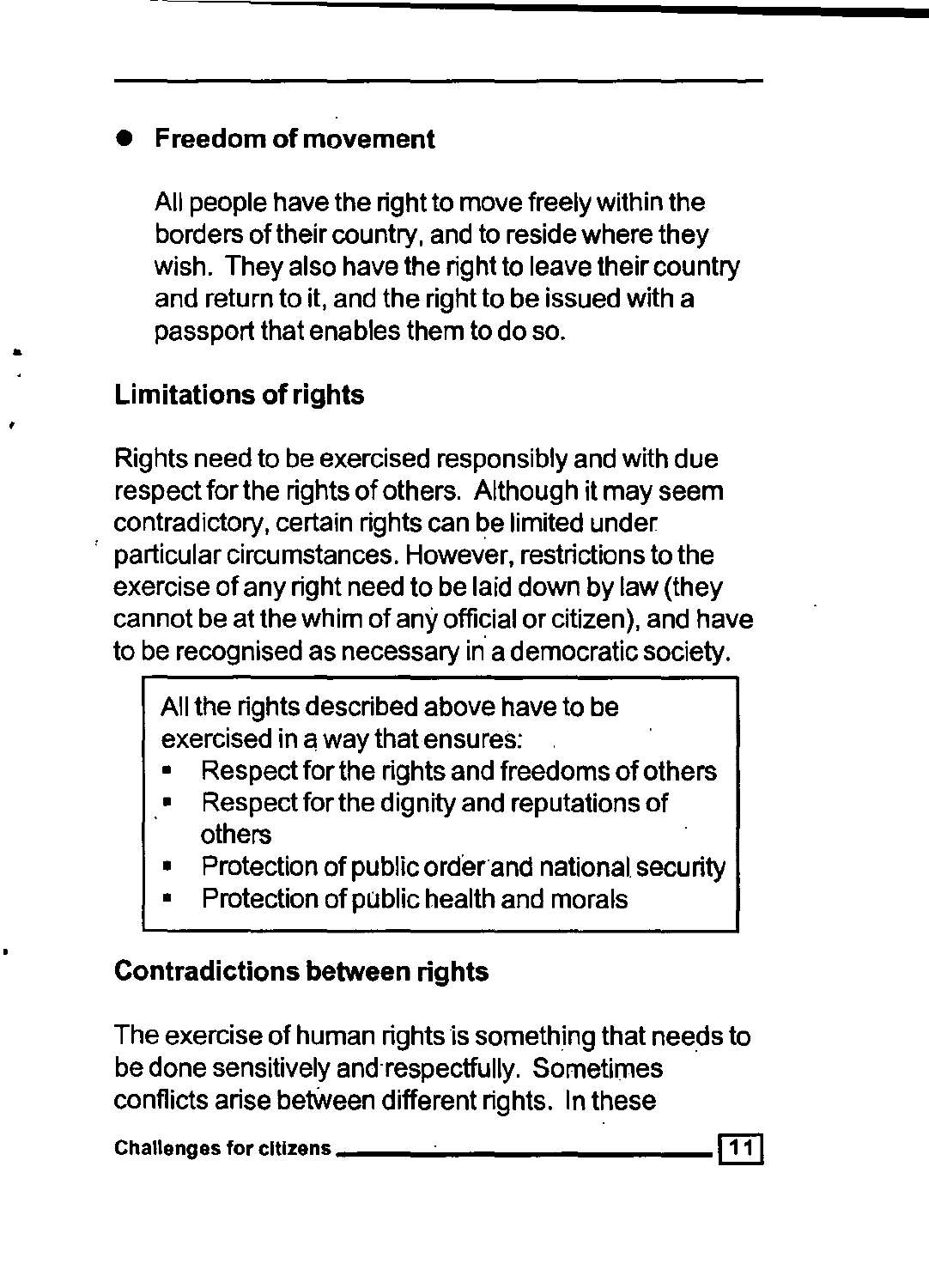instances, people need to be moderate, considerate and understanding, and not only see things from their personal point of view. If they are unable to solve such conflicts themselves, then these should be resolved in a court oflaw.

An example of conflicting rights arises over the issue of "hate speech". Some will argue that because they have • freedom of speech, they have the freedom to say whatever they like, even if their words inspire hatred and violence against others.

On the other hand, each human being has the right to personal dignity, and cannot be allowed to suffer extreme humiliation or victimisation. Clearly, on such an issue, there are strong human rights arguments to be made for each side. In the end, however, the spirit of humanity should prevail in efforts to resolve such conflicts.

### Promoting fundamental freedoms ahead of the referendum

Chapter 4 of the Constitution provides the framework for free participation in all political activities ahead of the referendum. While citizens might have strong feelings about which side they support, they should not forget the right of other sides to promote their views as well. People campaigning on behalf of the different sides should remember that at no time may they use coercive or intimidatory tactics to persuade others to support them.

**@1 \_\_\_\_\_\_\_\_\_\_\_\_ Challengesforcitizens**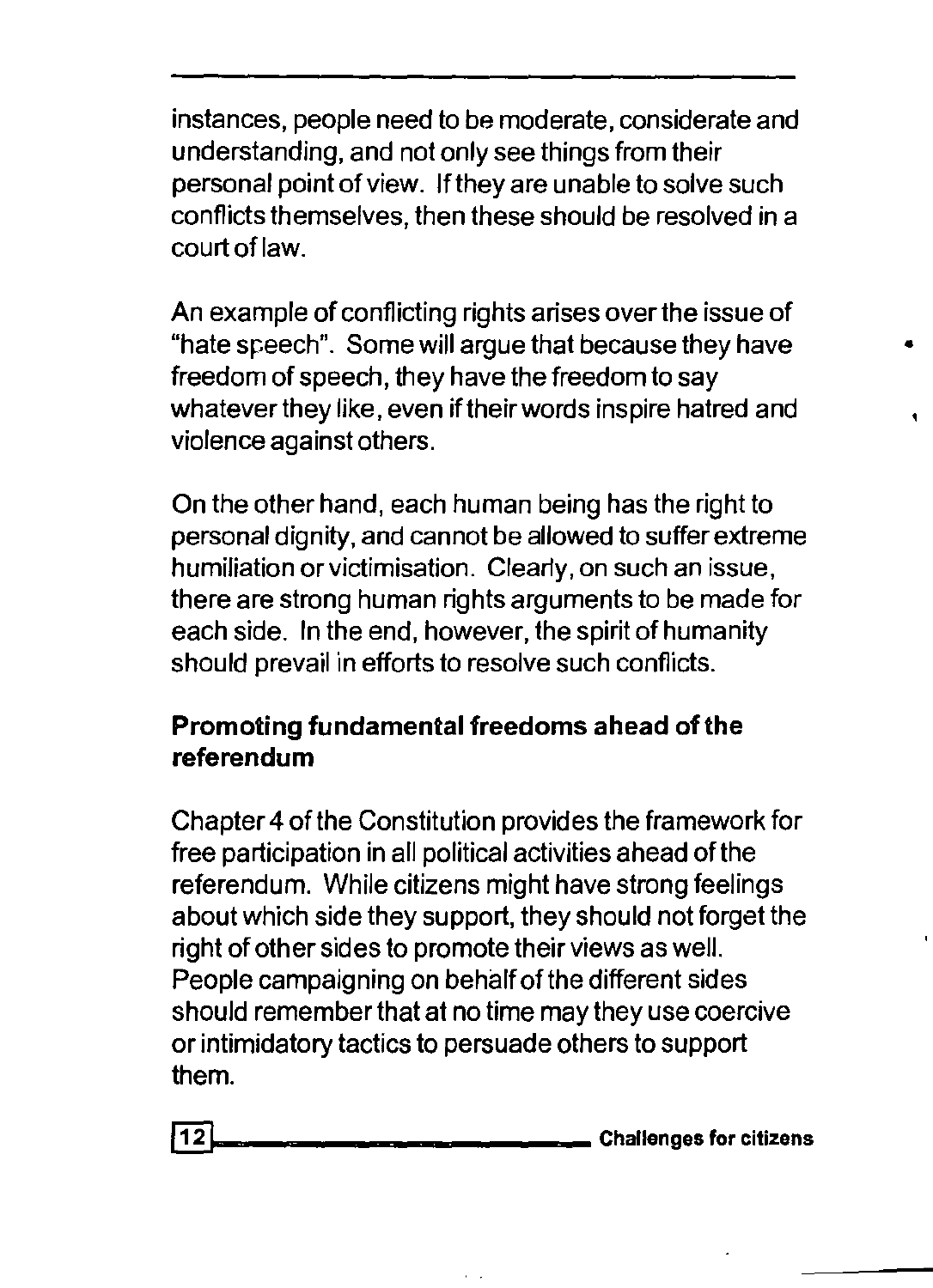Information about all aspects of the referendum should be freely available to all citizens. People are free to form their own opinions about the referendum and to decide . for themselves which political system they prefer.

All adult citizens of Uganda (aged 18 and over) have the right to vote in the referendum. To exercise this right, they have to take responsibility for registering as a voter . No registered voter may be deprived of his or her right to vote by people who wish to take away their voter's cards or prevent them from going to the polls on referendum day.

### **Duties of citizens**

The Constitution specifies several duties of Ugandan citizens, a number of which are important in the run-up to the referendum. These include the duty to:

- Respect the rights and freedoms of others
- Protect vulnerable persons against abuse, harrassment or ill-treatment
- Co-operate with lawful agencies in the maintenance oflaw and order
- Register for electoral purposes

### **Other duties**

•

Other duties of citizens are also mentioned in the Constitution, although these are not necessarily directly

Challenges for citizens **\_\_\_\_\_\_\_\_\_\_\_ [!!]**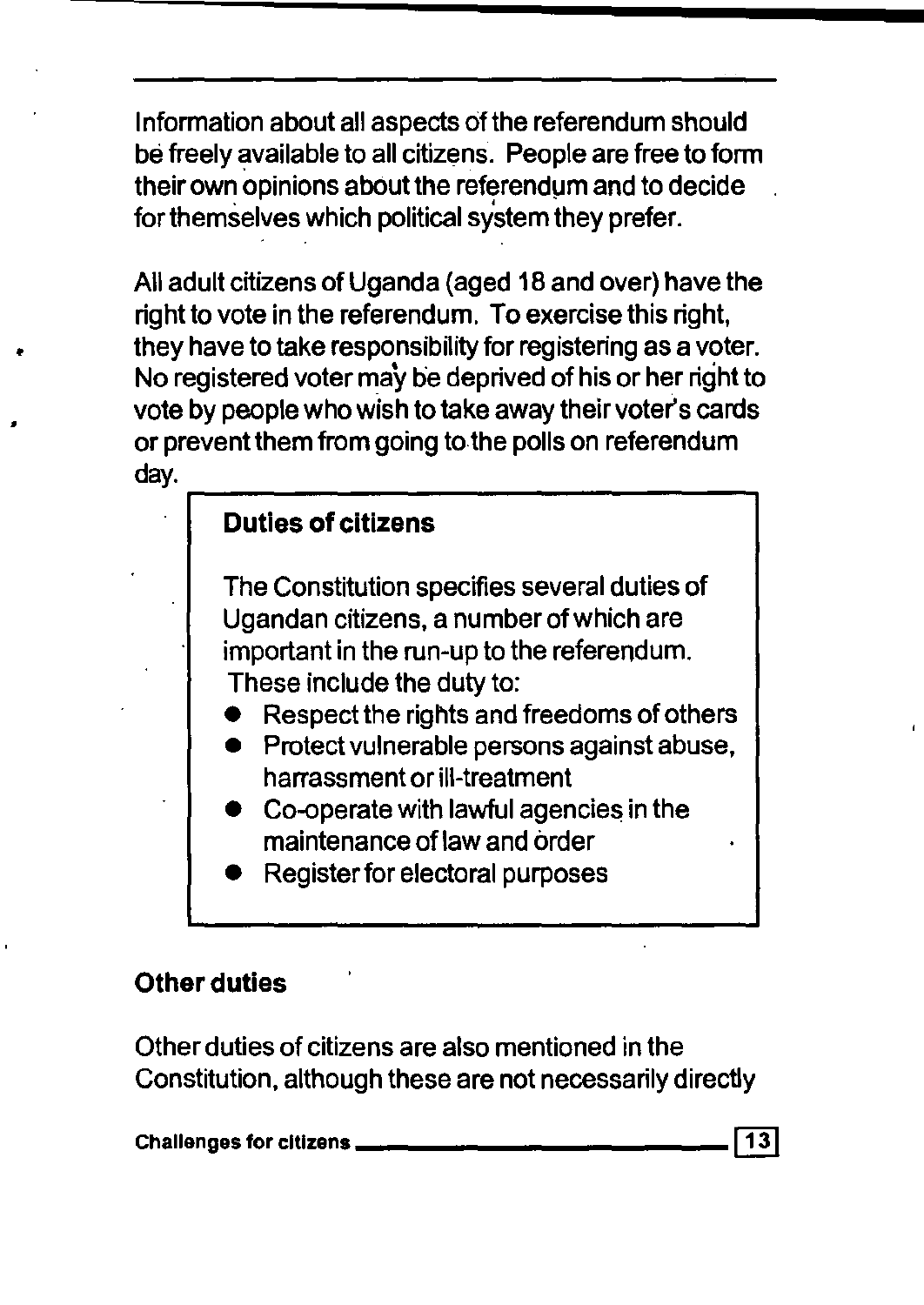directly relevant to the referendum. It is also the duty of every citizen to:

- @ Respectthe national anthem, flag, coat of arms and currency
- ® Protect and preserve public property
- $\circ$  Defend Uganda and render national service when necessary
- e Pay taxes
- (i) Combat corruption and misuse or wastage of public property

•

@ Create and protect a clean and healthy environment

### Active **citizenship**

The National Objectives that form the introduction to the Constitution list some additional duties of citizens.

These include the duty to:

- o Be patriotic and loyal to Uganda and promote its wellbeing
- o Contribute to the well-being of the community where that citizen lives
- o Foster national unity and live in harmony with others
- o Promote democracY·and the rule of law

Being a citizen in a democracy means that you need to play an active role, rather than just sitting back and waiting for government to deliver. If one of the chief aims of democracy is to ensure that the voices of citizens are heard, then it is important for those citizens to participate in public affairs and express their views in an organised way.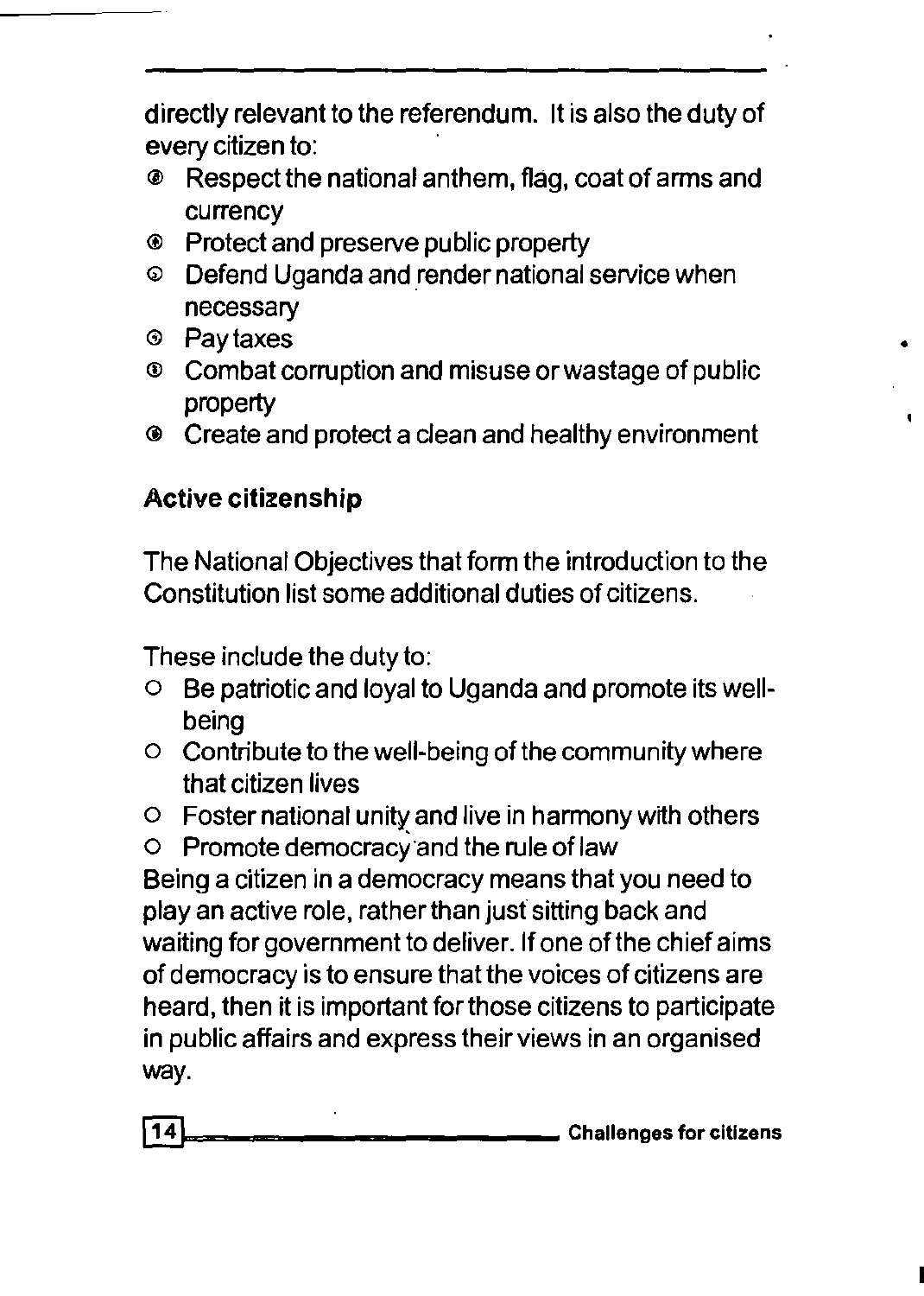### Citizen participation

Many opportunities exist for citizens to participate in public life through playing leadership roles or selection of leaders. This is most meaningful if they invest time and energy in an activity that genuinely interests them, and that benefits the broader community as well.

### Consultative processes

•

First of all, it is vital for citizens to participate in consultative and electoral processes. This is one of the ways in which govemment attempts to understand the views of people.

It is possible to give useful direction to the formulation of govemment policy by:

- C!) Attending report-back meetings of elected representatives
- Participating in community consultations
- **•** Responding to written requests for feedback on government programmes
- Attending village meetings and participating in local governance
- Voting in elections and referenda

By participating in consultative processes, citizens also gain important democratic skills. They leam how to put forward their views and how to accommodate the views of others. They also leam how to build consensus around an issue.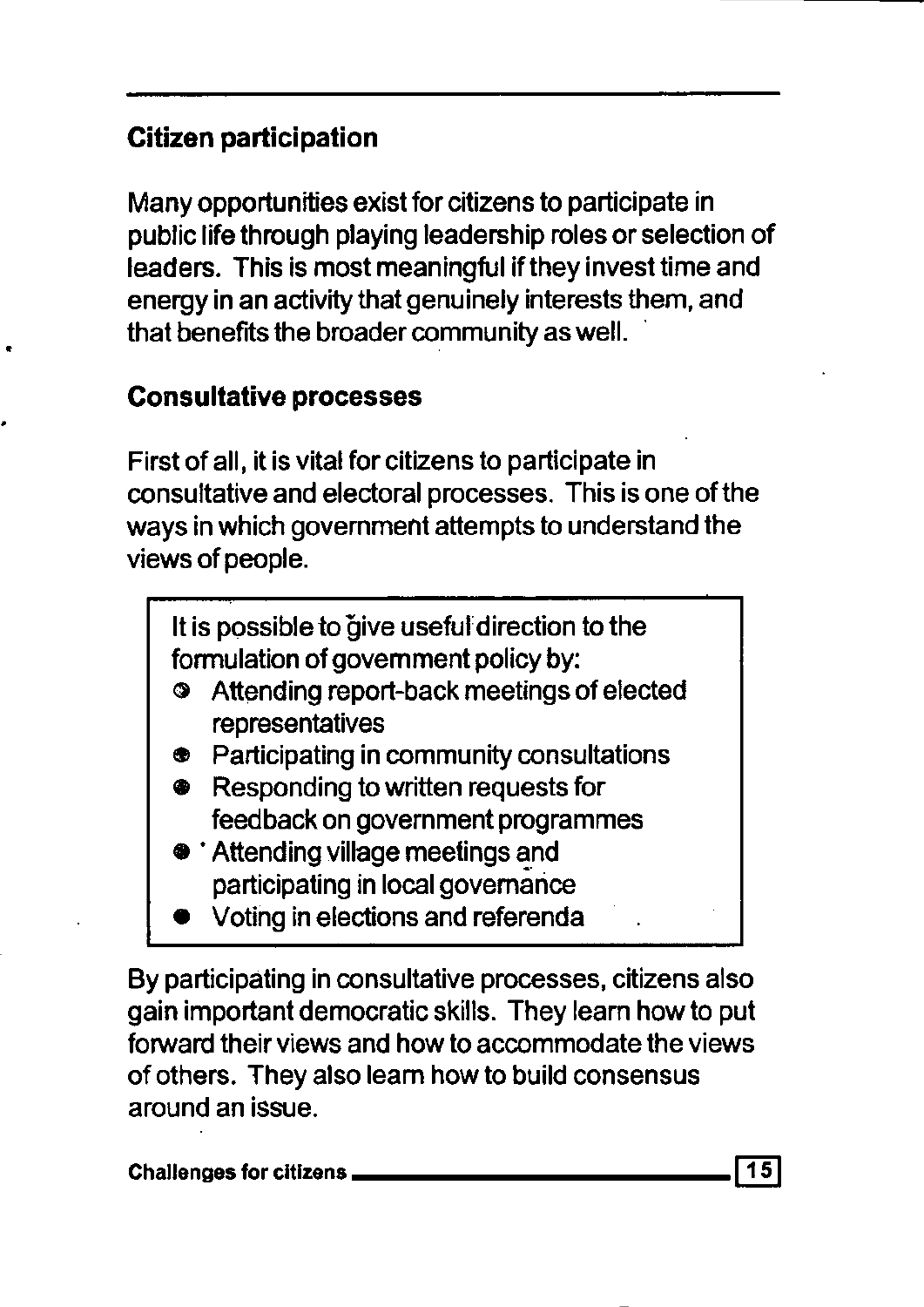Citizens can participate in an organised way in public life by:

- o Joining community-based organisations
- $\odot$  Signing and promoting a petition
- $\circ$  Joining a political party or organisation
- o Becoming informed about an issue by attending meetings and linking up with those whose views they supportThe referendum in 2000 is a very large-scale consultative process which will allow all citizens to indicate which political system they prefer.

It is important not to lose this opportunity to make your voice heard. The more people that participate in the referendum, the more the result will reflect the views of the whole nation.

### Consequences of non-participation

If citizens do not participate actively in public life, then it is easy for a big gap to develop between govemment and the people. This can have serious consequences, as leaders begin to choose their own direction, rather than representing the will of those people who elected them into office. If this happens, government policies and programmes can end up failing to respond to the real needs of citizens on the ground.

### Meetings and the sharing of ideas

People often say that democracy is time-consuming because it involves a lot of meetings. This is true, since

16 Challenges for citizens

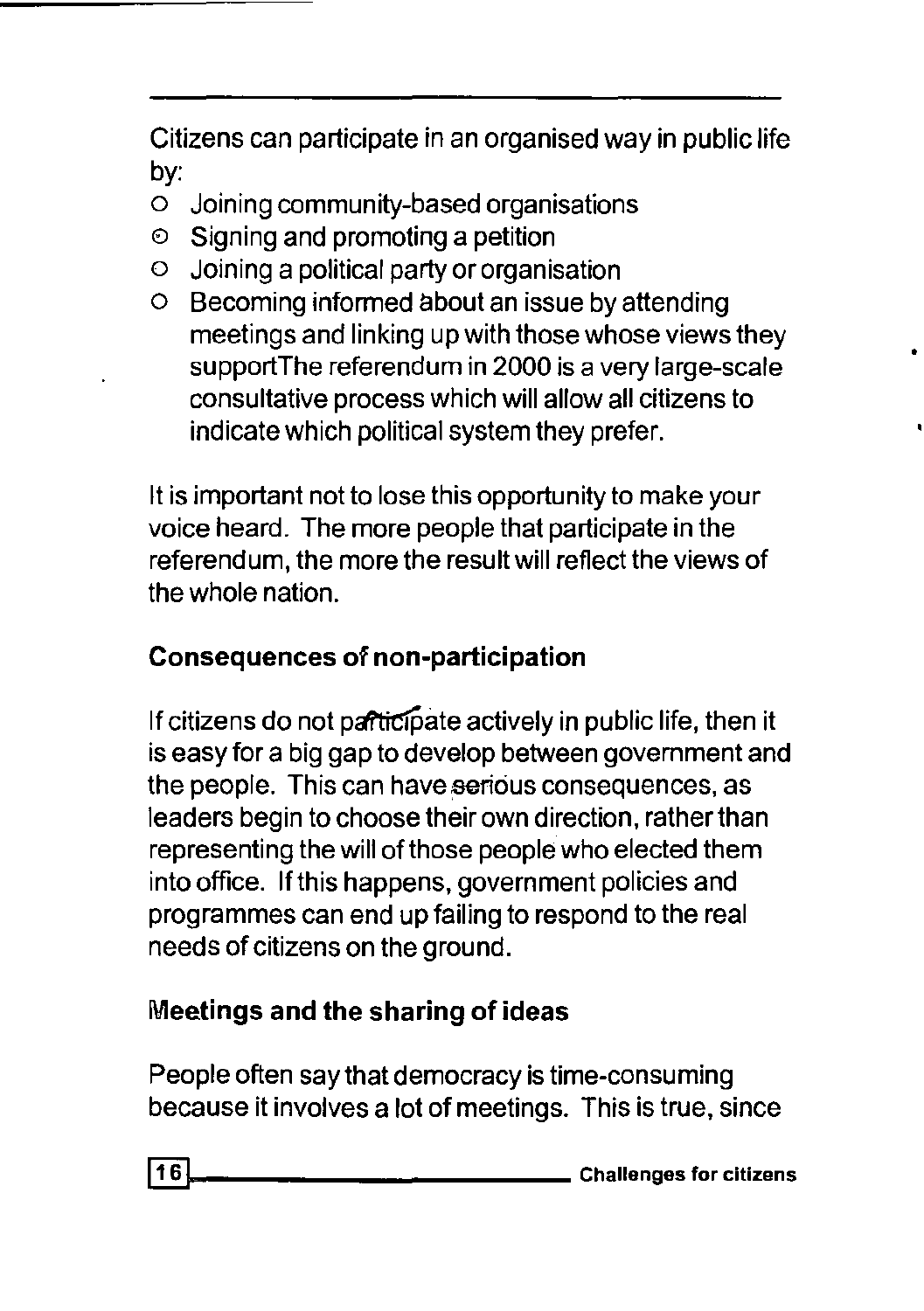in a democracy important.decisions cannot be made by leaders alone. Meetings provide a forum for people with different positions on an issue to explain their views. They can be cross-questioned and also presented with other alternatives. Participation in a meeting ensures that people understand the different points of view. With this background, they are able to accept the decisions made.

To have ownership of a decision, it is important to playa part in the process by which it is made

Discussion and debate are healthy aspects of living in a democracy. When opinions are divided in a meeting, it is important for each side to have time to argue their case. Often, as people present their views, they begin to identify common elements and to adjust their positions, even if only slightly.

The most important thing is to reach a poirt where both majority and minority positions are understood and respected.

### Democratic decision-making

It has already been noted that except in the case of a referendum, it is impossible for all citizens to be directly involved in the making of decisions at national level. This is the responsibility of elected representatives. However, at a local or organisational level, it is easier for people to become directly involved in decision-making. Challenges for citizens **--\_\_\_\_\_\_\_\_\_\_ [IT]**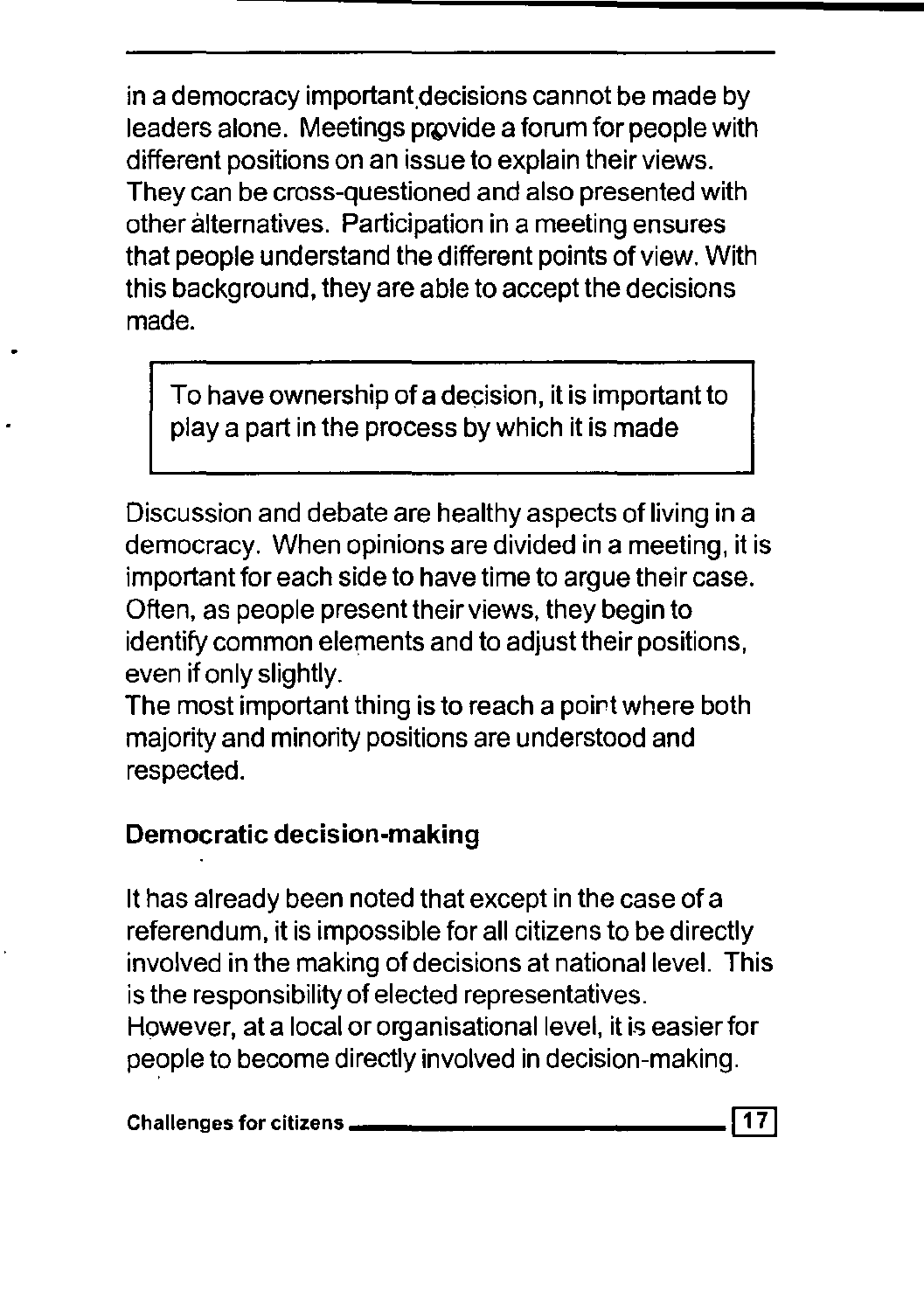Even if many people at a meeting appear to hold the same views about a particular is a substitution in portant for the chairperson to check whether all positions have been presented. Once each position has received a fair hearing, then everyone present is better equipped to make a final decision. Sometimes it is possible for all participants in a meeting to adjust their views somewhat and to arrive at a consensus. Consensus is when all those present finally agree openly to accept a decision, without this decision having to be put to the vote.

At other times, when opinions are sharply divided, it is often necessary for people at a meeting to vote about an issue. Generally, the decision is made by a simple majority (that is, the side that gets the most votes wins). Once the vote has been taken, it is important for everyone to abide by (or accept) the decision of the majority. At the same time, the majority is not free to undermine the minority and to impose its views unilaterally. The act of listening and giving due attention to all opinions is a key feature of democracy

### Winning **and** losing

When a decision is put to the vote, just like when an election or a referendum is held, there are always winners and losers. Nobody likes to lose, but the result of a vote needs to be accepted with good grace. In any competition, all sides do their best to win. Once the result is known, it is important for losers to respect the winners and to acknowledge what they have

18 **Intervention of the Challenges for citizens**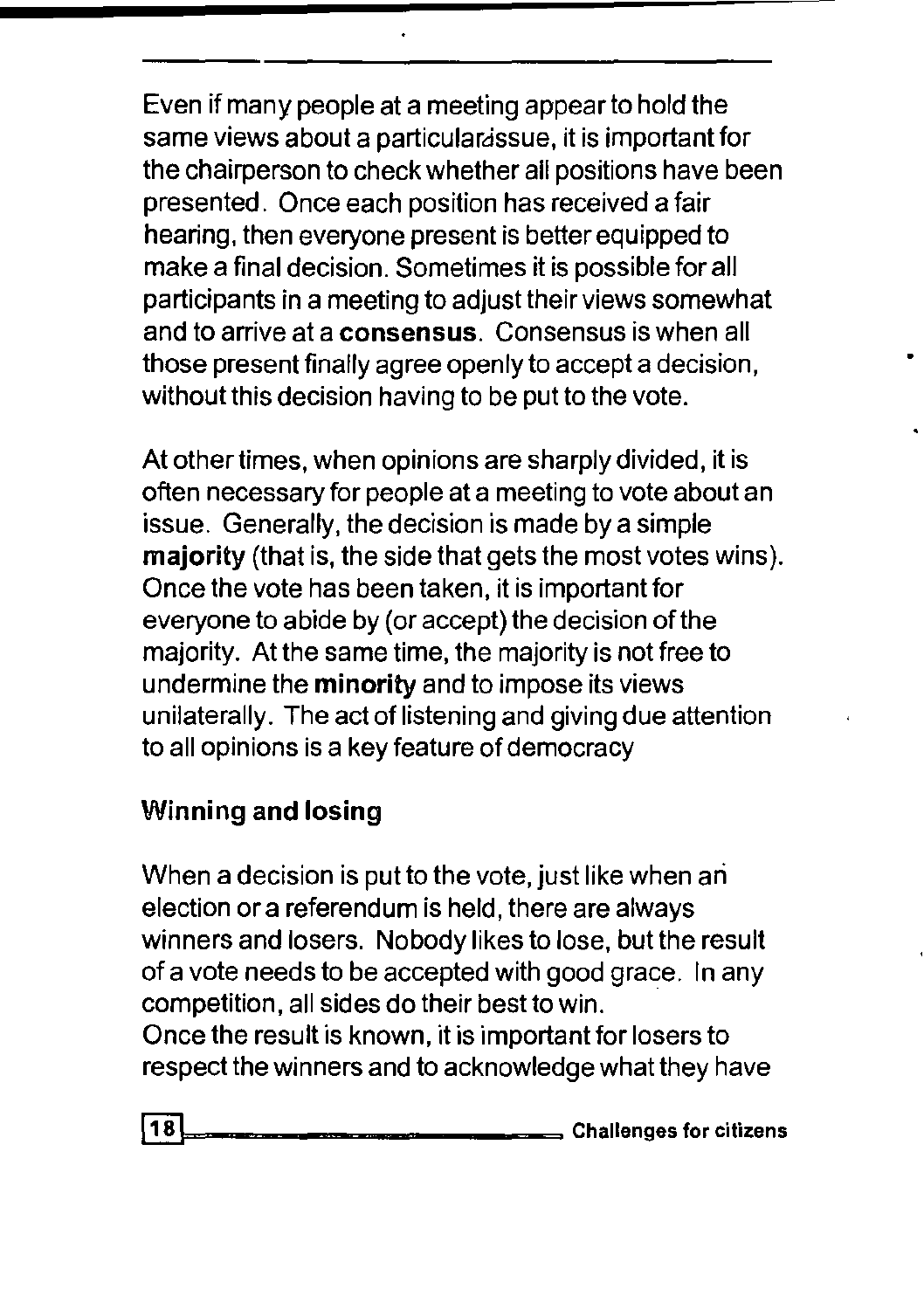achieved. It is equally important for the winners to respect the losers, and to acknowledge their role in enabling them to win the competition.

Competition is a key ingredient of democracy. It acknowledges that people have different interests and needs, and attempts to arrive at decisions that at least satisfy the majority. However, competition needs to be carefully balanced with co-operation.

Although people hold different views, once a tightly contested decision has been made or a vote has been won, the important challenge is for all those involved to acknowledge their inter-dependence and to make every effort to work constructively together.

Finally, winners should not become complacent. Most competitions, just like elections, are held at regular intervals. It is not uncommon for winners of one. competition to be defeated at the next. At the same time, winners of an election or a referendum cannot take their victory for granted and assume that things will always remain the same.

Democracy is dynamic, and support for minority views can grow to finally overtake the majority. 'This is another reason why leaders need to stay in . constant touch with their constituencies, and citizens should continue to make their voices heard.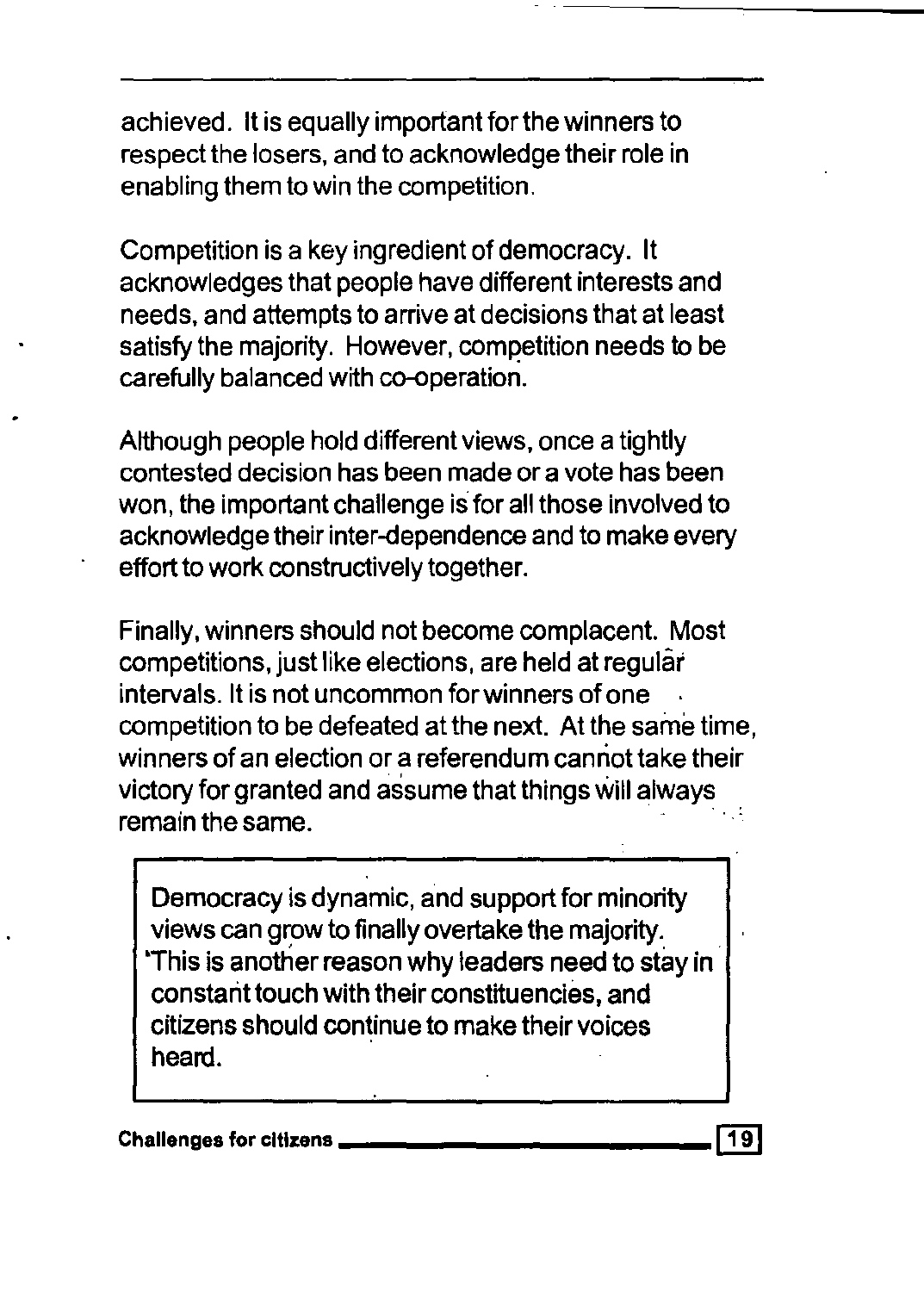### Organising and speaking together

It is important for citizens to organise themselves and speak with one voice. No team can win a competition if it does not work as a united whole. Nobody will take much notice of citizens if they speak alone or with a confused Voice. However, the more people that organise around an issue, the more those in authority are likely to sit up and listen. Organised citizens make an important contribution towards strengthening democracy at a local as well as a national level.

### Petitioning for a Referendum to change a political system

For any petition to be successful, there must be proof that it has large-scale support. Remember that even beyond the referendum in 2000, it will be possible to request that another referendum be held to allow people the opportunity to choose a political system for Uganda once again.

For this petition to be recognised, however, it will have to be supported by at least one-tenth of the registered voters from at least two-thirds of the constituencies around the country. In other words, citizens wishing to have another referendum at a later stage will have to be extremely organised if they want their petition to be considered.

20  $\sim$  Challenges for citizens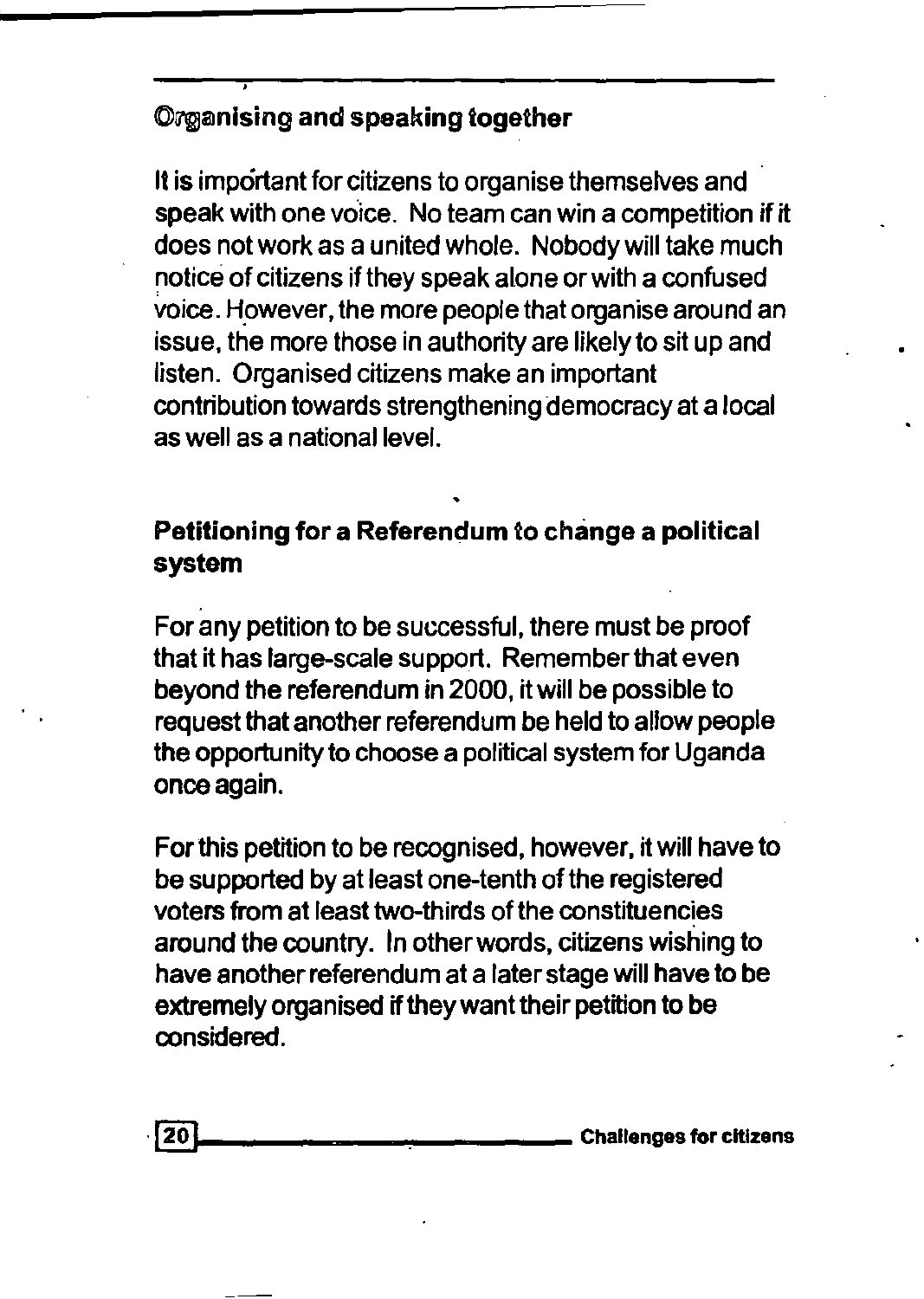Note that a petition for the purposes of changing the political system will only be accepted in the fourth year of the term of any Parliament. The next opportunity will therefore arise in 2005.

### **What** is a petiton?

A petiton is a document signed by a large number of people demanding or requesting for some action from Govemment or another authority. In this case it will be a petiton requesting for a referendum to change the political system.

### Participation of marginalised groups

The message of citizen participation is more important than ever for marginalised groups. The very reason why certain groups of people become marginalised in a society is because those in power take no notice of their needs and opinions.

The Constitution of Uganda recognises the need to redress imbalances in the representation of marginalised groups on constitutional bodies (such as the various commissions). The Constitution says that the State will take affirmative action in favour of groups that have been marginalised on the basis of gender, age, disability or any other reason created by history, tradition or custom, so that the imbalances that exist against them can be redressed.

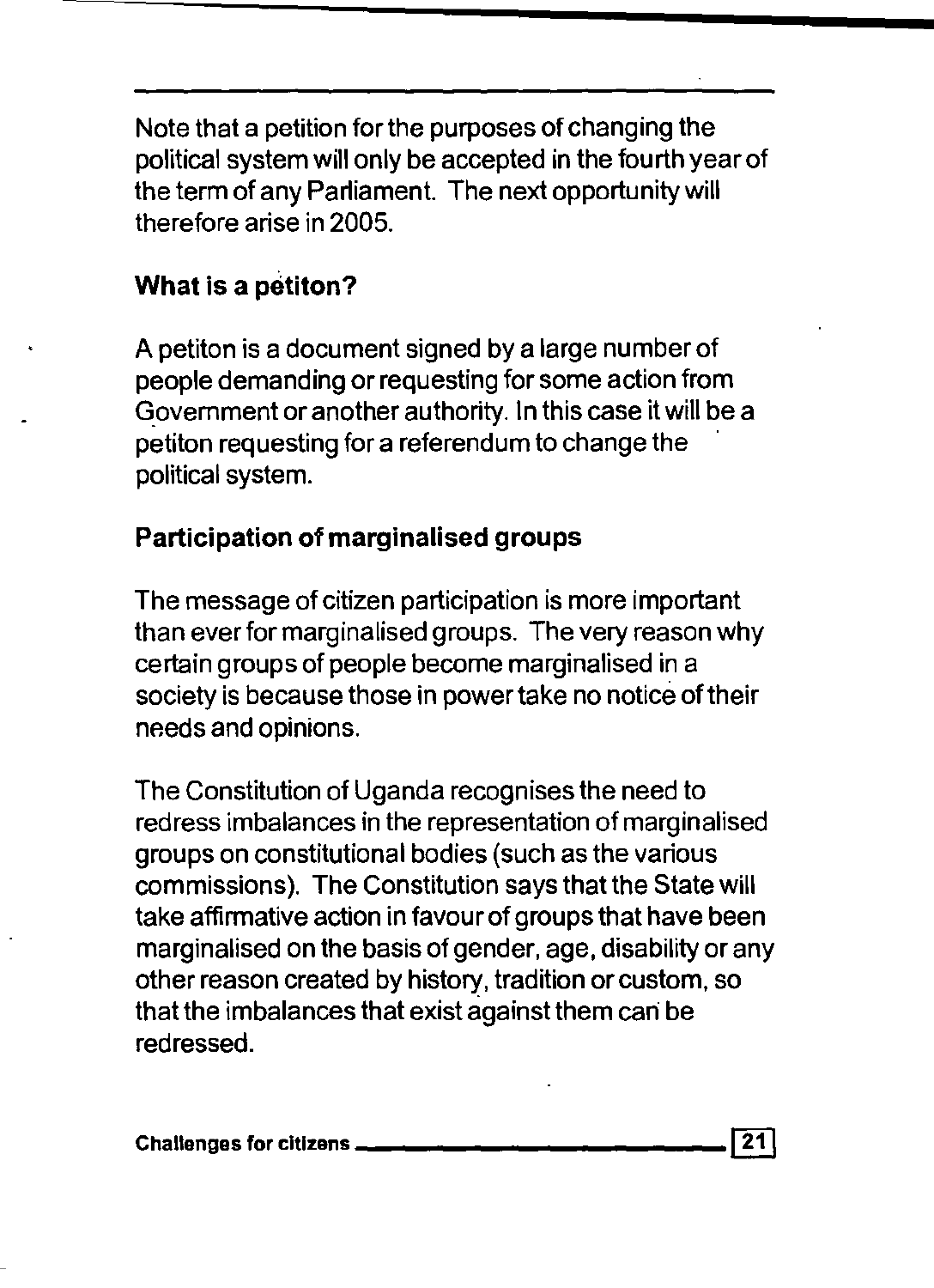In addition to seeking improved representation on official bodies, marginalised groups should make the most of the space that the Constitution creates for full and free participation in public life. In this way their views will begin to be heard across society.

### Democracy and development

Some have tried to question the link between democracy and development, but a survey of developing countries around the world quickly reveals that sustainable development happens best in a democratic environment. It is only when governments are truly "in tune" with the needs of the people that they can develop policies and programmes that are responsive and effective. And it is only when people are involved in shaping these programmes that they can feel a sense of "ownership" over them and thus ensure that they are sustainable.

There are also many different opportunities for citizen participation in development activities, such as:

- $\odot$  Participating in consultations to determine the development needs of a community
- (') Participating in community projects to build and maintain key infrastructure
- *C!>* Participating in community health or education projects
- <sup>~</sup>Promoting cultural activities and their importance in developing the people's full potential
- Promoting participation in sport and sports development

**IEJ------------** Challenges for citizens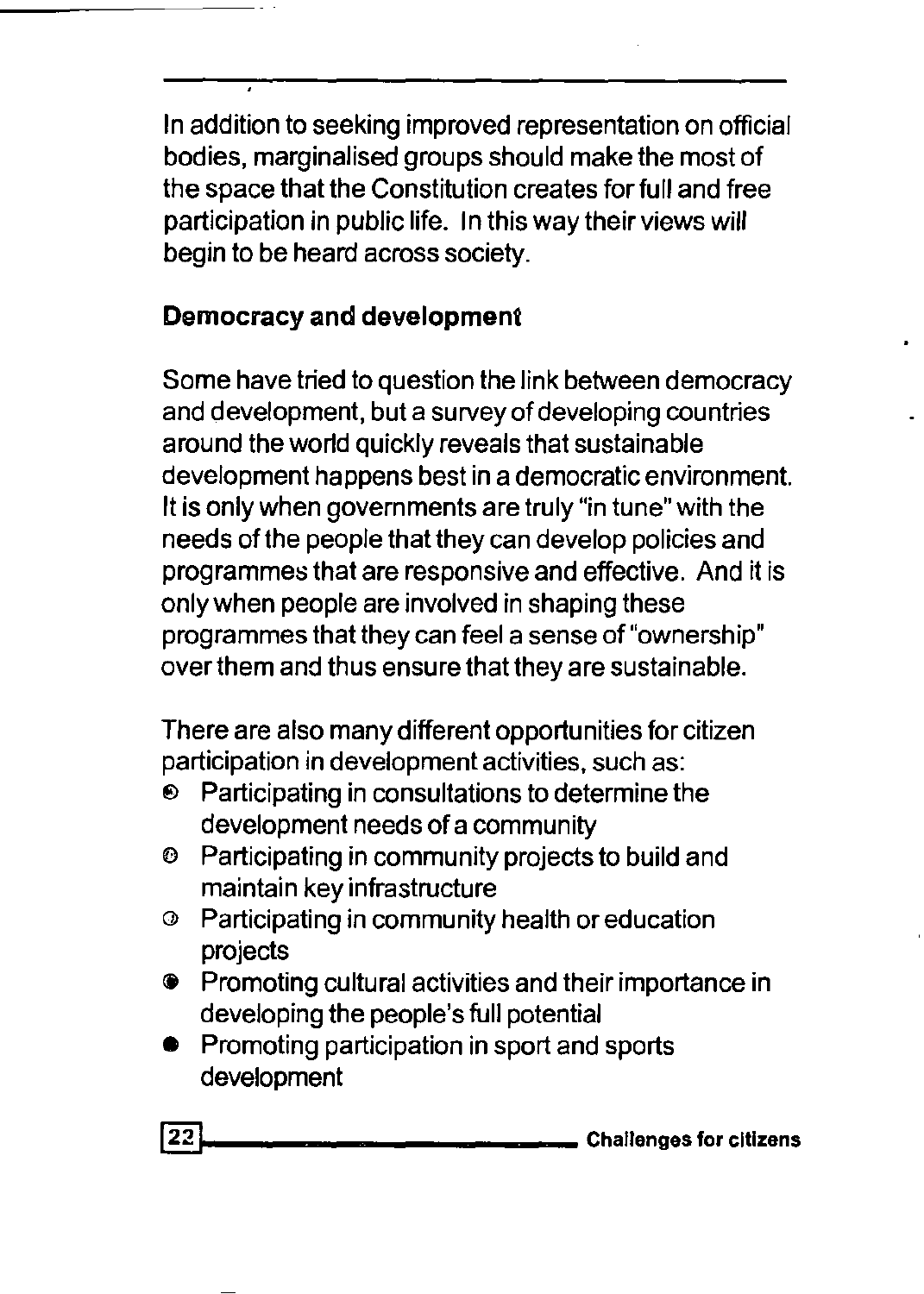### **Keeping government accountable**

By virtue of being human, no govemment is perfect. No matter which political system is decided upon in the referendum, it is very important that citizens should.

remain vigilant and hold govemment accountable.

Every govemment makes mistakes, and it is only to be expected that attempts will be.made to cover these up. To make matters worse, there are always certain individuals in govemment who end up being corrupted by power and abusing their positions. •

No matter what the result of the referendum will be, and regardless of the political system that is adopted in Uganda in the coming years, it is still the duty of citizens to challenge irregular or unsatisfactory actions, and demand full accountablity from those in elected office on expenditure, implementation of programmes and so on.

No matter how leaders are elected into office, they should always remember that they are expected to fulfil the mandate given to them by their constituencies.